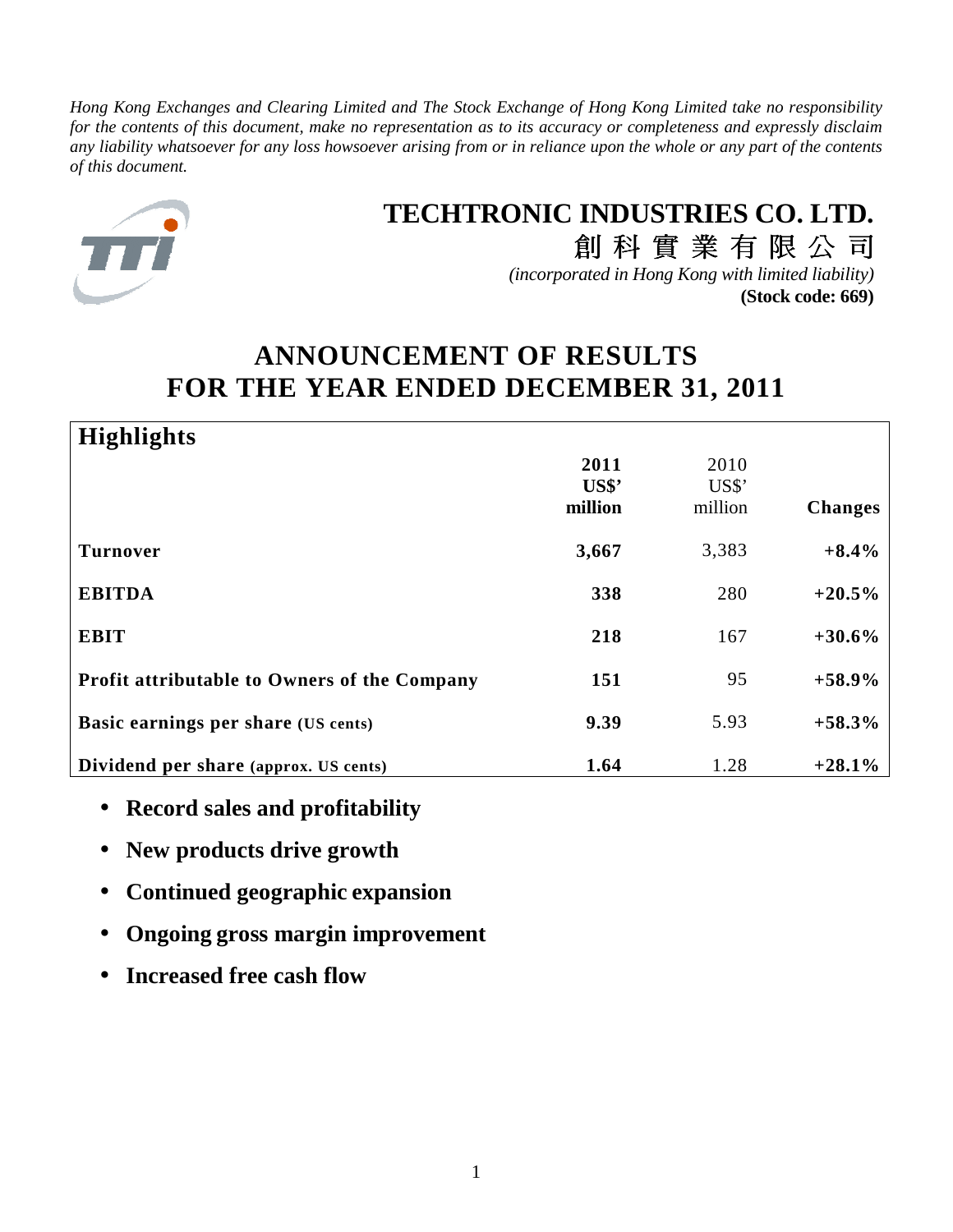# **BUSINESS HIGHLIGHTS**

Techtronic Industries Company Limited ("TTI") delivered strong results in 2011, reporting record sales and profits, as our business continued to expand in key markets while successfully managing costs and delivering higher margins. This solid performance demonstrates the fundamental strengths of the Group, centred on our strategic drivers of Powerful Brands, Innovative Products, Exceptional People and Operational Excellence.

# **Dependable Performance**

Sales for the year ended December 31, 2011 increased 8.4% over 2010 to US\$3.7 billion as we outpaced the market in a demanding global economic environment. Gross profit margin increased to 32.6%, from 32.2% in 2010 and 31.3% in 2009 showing our ability to drive productivity gains in our operations and supply chain, despite the head winds from higher commodity prices and rises in other input costs. SG&A expenses were reduced from 26.9% of sales in 2010 to 26.8% in 2011. All these improvements drove 2011 earnings before interest and tax up by 30.6% to US\$218 million, with margin improving by 100 basis points to 5.9%. Better interest expenses and tax management further lifted profit attributable to shareholders of the Company by 58.9% to US\$151 million, while earnings per share rose by 58.3% over the previous year to US9.39 cents.

Sales at our largest business, Power Equipment, rose by 11.6% to US\$2.7 billion, accounting for 72.6% of total sales, up from 70.5% in 2010. Floor Care and Appliances sales rose by 0.7% to US\$1.0 billion, accounting for 27.4% of total sales. Despite a challenging market environment, we were able to grow our core North America and Europe businesses. Our geographic expansion program is gaining traction, delivering an 8.4% increase in sales.

Combined sales growth and improvements in operational efficiency drove positive free cash flow of US\$149 million for the year. Our debt and working capital position remains comfortable and in line with our targets. Working capital as a percentage to sales improved from 21.9% in 2010 to 18.9% in 2011. Gearing continued to decline, reaching 59.3% at the end of 2011 from 66.1% as at June 30, 2011.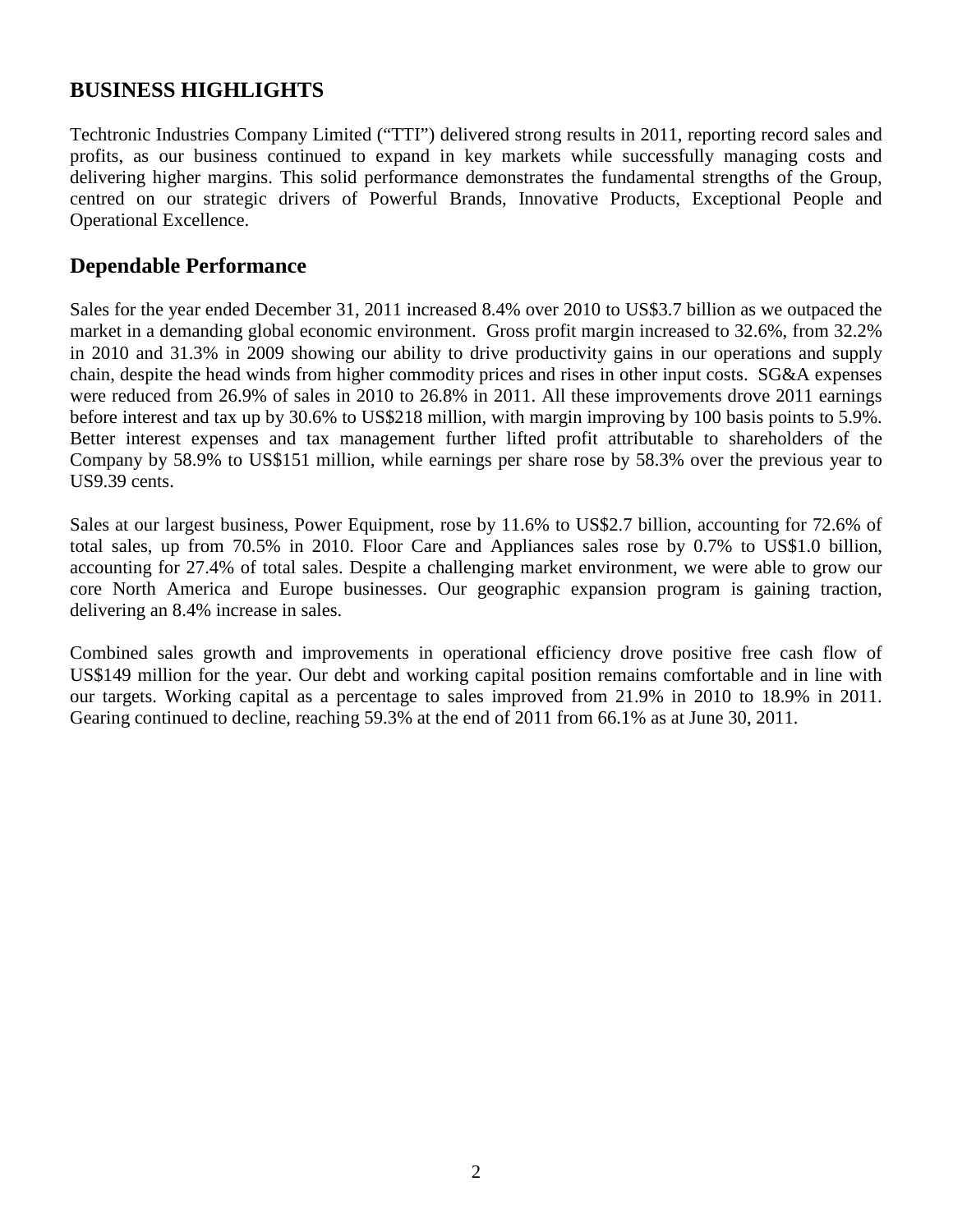# **Dedicated Focus**

We have a sound strategy with a dedicated focus on execution. We are delivering value to our customers and providing TTI with a scalable engine for growth.

TTI has a stable of powerful brands that occupy leadership positions in important markets across the globe. Our multi-brand approach in Power Tools, Outdoor Power Equipment and Floor Care allows us to segment end-users. An example of the power of our brands has been the transformation of RYOBI® power tools and accessories into a leader in the consumer segment. Behind this success is the RYOBI® One+ System® of cordless tools, which continues to expand its customer base. The success of the cordless system has now been leveraged into the consumer outdoor portable tools segment, which had a successful 2011, firmly establishing another growth category for the RYOBI<sup>®</sup> brand.

We understand that exciting new products are fundamental to winning customers and that user-focused innovation creates strong brand loyalty. We have invested in R&D every year, even in times of economic challenge resulting in new products contributing approximately one third of the Group's sales, the level targeted in our Strategic Roadmap.

We have an enviable track record of enhancing our existing product platforms while each year producing ground-breaking new products. This is clearly demonstrated by the Milwaukee game changing lithium ion cordless power tool innovations to enhance end-user productivity from their Red Lithium<sup>™</sup> with best-inclass power, to the newly introduced FUEL™, which is the leading edge in unbeatable durability, energy efficiency, long charge life and power. As a result, Milwaukee has become one of the fastest growing industrial power tool brands in North America and other key markets.

Our dedicated focus on cost improvement and productivity follows a highly disciplined, company-wide process that delivers savings through value analysis of products, manufacturing and other supply chain efficiencies. This focus was an important contributor to our gross margin improvement in 2011, as it enabled us to offset input costs.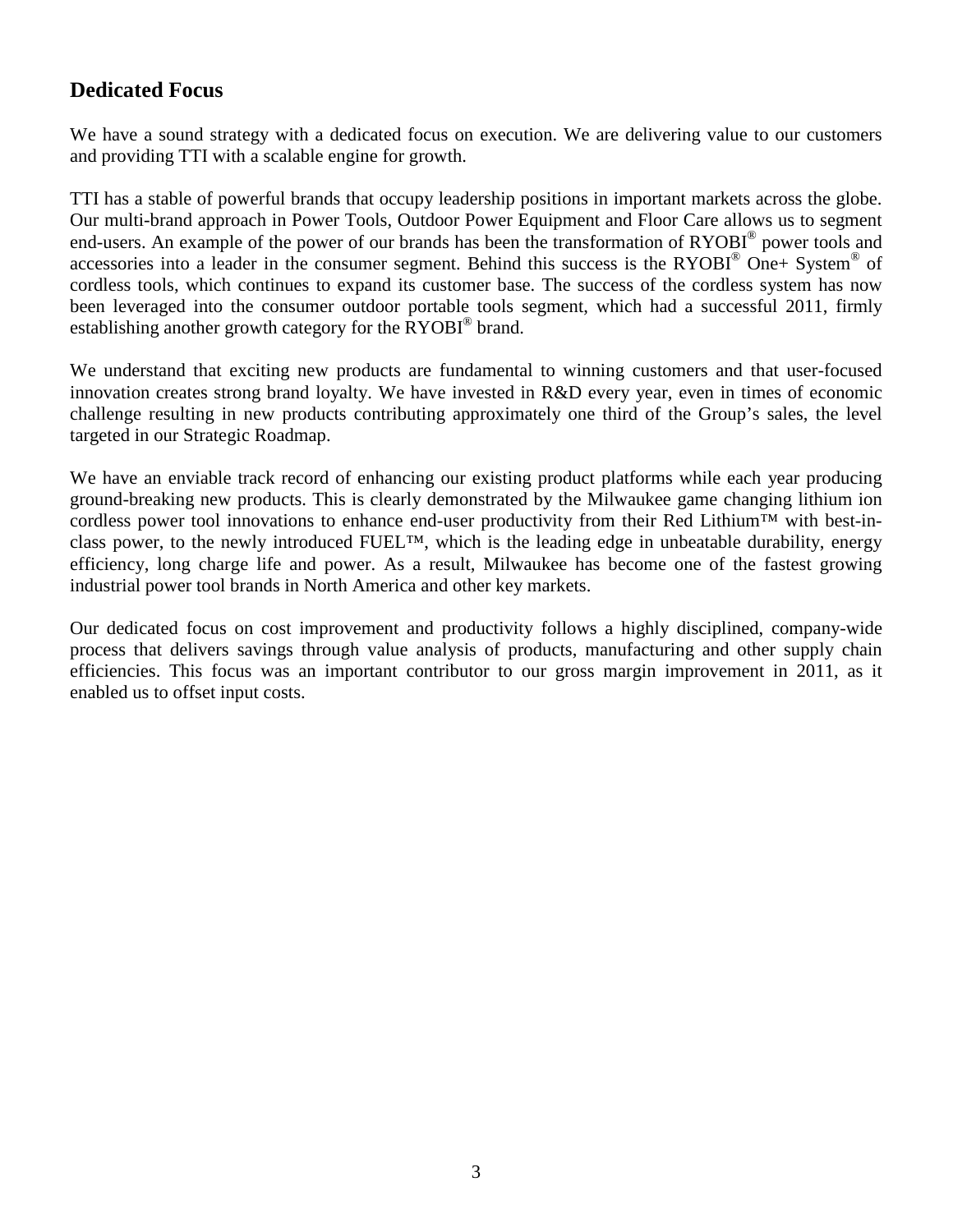# **DIVIDEND**

The Directors have recommended a final dividend of HK7.75 cents (approximately US1.00 cent) per share for the year ended December 31, 2011 (2010: HK6.25 cents (approximately US0.80 cent)) payable to the Company's shareholders whose names appear on the register of members of the Company on May 25, 2012. Subject to the approval of the shareholders at the forthcoming annual general meeting of the Company, the proposed final dividend is expected to be paid on or about July 6, 2012. This payment, together with the interim dividend of HK5.00 cents (approximately US0.64 cent) per share (2010: HK3.75 cents (approximately US0.48 cent)) paid on September 16, 2011, makes a total payment of HK12.75 cents (approximately US1.64 cent) per share for 2011 (2010: HK10.00 cents (approximately US1.28 cents)).

# **REVIEW OF OPERATIONS**

# **Power Equipment**

The Power Equipment business, comprising of power tools, outdoor products and accessories, achieved an 11.6% increase in sales in 2011 to US\$2.7 billion. This positive performance was the result of continued successful expansion of our MILWAUKEE® Red Lithium<sup>TM</sup> cordless platforms and strong growth in hand tools and accessories, as well as further expansion of our RYOBI® cordless lithium ion power tool and outdoor product ranges. The business accounted for 72.6% of Group turnover, against 70.5% in 2010.

## *Industrial*

Our industrial power equipment business under the MILWAUKEE® brand had a strong year, delivering solid double-digit sales growth globally driven by further market penetration, built on the increasing adoption of lithium ion cordless products. During the year, MILWAUKEE<sup>®</sup> introduced Red Lithium™ and added a number of new products to their M12™ and M18™ lithium ion cordless systems. MILWAUKEE<sup>®</sup>'s game-changing cordless technology has won rapid end-user adoption in the industrial trade channels.

MILWAUKEE® power tool accessories achieved a good performance for the year, experiencing solid growth with the launch of the second generation of Shockwave® drilling and fastening accessories and wood Sawzall<sup>®</sup> blades with Fang Tip™ productivity-enhancing design and the advanced tooth Nail Guard™ feature. Our professional MILWAUKEE® hand tool program provided incremental growth building momentum with a successful second phase launch in 2011. The highly innovative range of hand tools targeted at professional users offers completely new features, providing the ultimate in productivity and performance.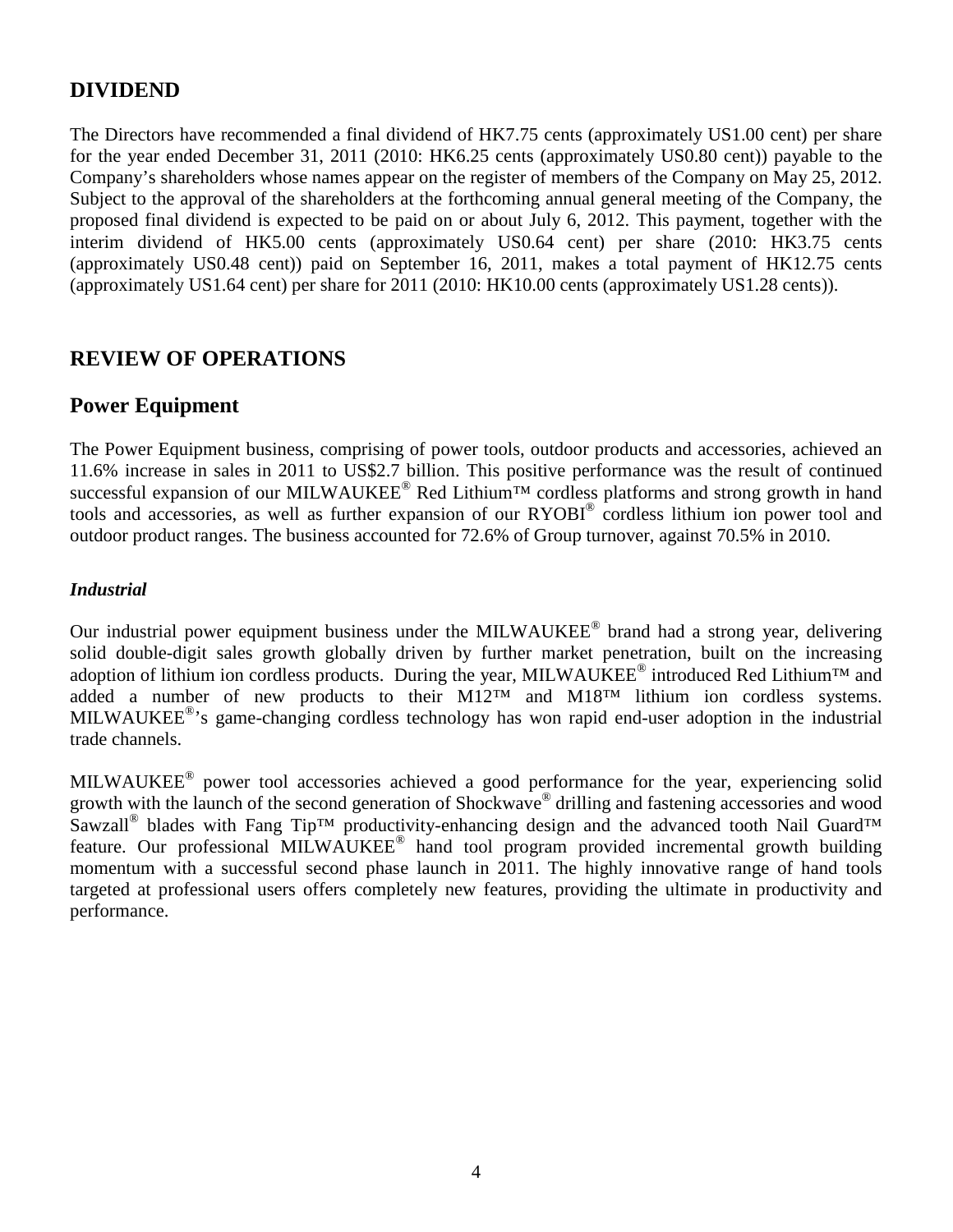### *Consumer and Professional*

In 2011, sales of professional and consumer power tools increased, supported by strong new product introductions in cordless products and accessories, as we continued to expand our professional range under the AEG<sup>®</sup> brand, while refreshing the consumer Do-it-yourself consumer brand RYOBI<sup>®</sup> with a new line of products and the striking new Hyper green brand identity.

RYOBI<sup>®</sup> strengthened its position in North America as it enhanced the core 18-volt ONE+ System<sup>®</sup> by launching a range of new products that offer super-compact designs and improved performance. RYOBI<sup>®</sup> continues to build on its commitment to innovative product development and world-class marketing backed by a well trained in-store sales team. The success in product innovation, a key factor in driving growth, has established RYOBI® as the leading Do-it-yourself brand with a strong product portfolio, a substantial and loyal end-user following, and solid retail partnerships with broad distribution.

In Europe and rest of world, new product introductions throughout the year enabled our  $AEG^{\circledast}$  brand to deliver solid growth. Key among them was the launch of a new range of professional cordless tools using Lithium Pro<sup>TM</sup>, the next generation high performance lithium-ion technology. The AEG<sup>®</sup> MultiTool<sup>TM</sup> 12volt range has generated end-user excitement with its flexible multiple head attachments which deliver lithium power to perform different tasks for the professional user. In the consumer Do-it-yourself segment, sales of RYOBI<sup>®</sup> products increased, driven by new products and distribution partnerships.

## *Outdoor Products*

Outdoor products had a good year, as they benefited from the tremendous success of the  $RYOBI^{\circledast}$  power tools 18-volt ONE+ System® , which is now being applied to the outdoor products segment. In North America, we refreshed and expanded the RYOBI $^{\circ}$  18-volt ONE+ System $^{\circ}$  through the launch of new products, including a new line trimmer and a hedge trimmer with HedgeSweep™ technology. Additionally, the new  $RYOBI<sup>®</sup>$  cordless 24-volt lithium ion platform exceeded sales targets as it captured the interest of end-users and garden enthusiasts, transforming their view of cordless outdoor technology by virtue of the products' compactness, convenience, ergonomic design and high performance.

In Europe and rest of world, outdoor products benefited from the introduction of a range of RYOBI<sup>®</sup> 36-volt lithium ion cordless products. This technology breakthrough delivers power and run time performance that far exceeds other cordless products. As a result of the RYOBI® 36-volt range, consumers have a performance choice to re-place gas driven products.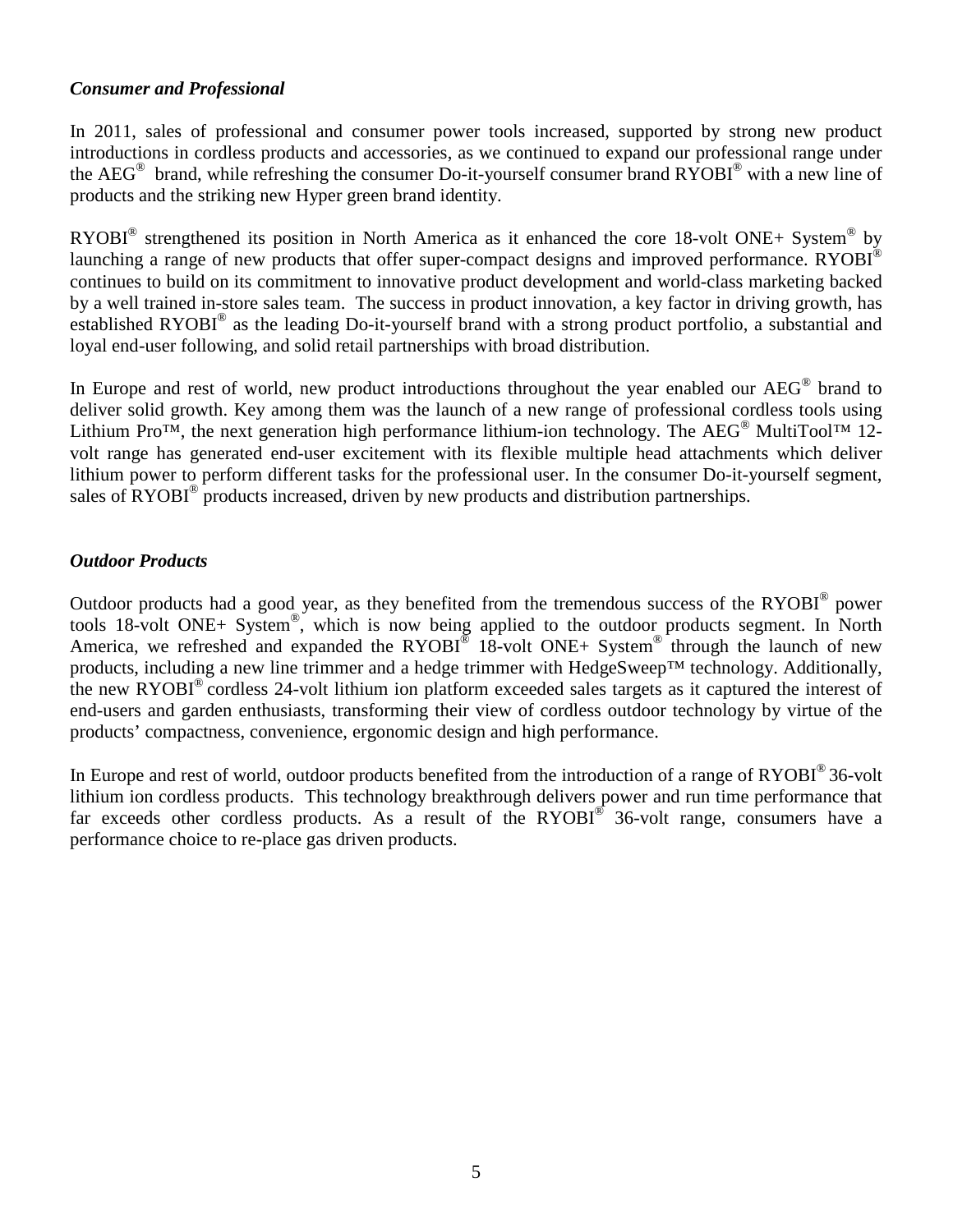# **Floor care and Appliances**

Floor care and appliances sales rose by 0.7% over 2010 to US\$1.0 billion, accounting for 27.4% of Group turnover. We are an industry leader with a strong portfolio of brands, HOOVER<sup>®</sup>, VAX<sup>®</sup>, and DIRT DEVIL<sup>®</sup>. The business continued to generate innovative products coupled with tight control of operating costs and supply chain efficiencies to offset rising input costs.

In North America, HOOVER<sup>®</sup> continued to grow market share in both the carpet washer and upright categories. Despite macro-economic headwinds, HOOVER® increased its penetration in key categories for the second consecutive year. HOOVER<sup>®</sup>'s highly rated MaxExtract<sup>™</sup> deep cleaning carpet washers continue to deliver impressive sales results. A range of proprietary cleaning solutions for the MaxExtract™ technology has proved an incremental revenue stream. HOOVER<sup>®</sup> continued to grow in the core upright vacuum category, driven by a number of innovative products and promotions. The DIRT DEVIL<sup>®</sup> range benefited from a rebranding and the introduction of new cyclonic stick and steam cleaners. Both HOOVER<sup>®</sup> and DIRT DEVIL<sup>®</sup> vacuum cleaners received approval ratings from a well-regarded consumer publication during the year, with HOOVER<sup>®</sup> winning the top ratings in the two upright categories and also the "best" buy" recommendation.

Sales of VAX<sup>®</sup> and DIRT DEVIL<sup>®</sup> increased steadily in Europe and rest of world. VAX<sup>®</sup> expanded sales in core categories, in particular carpet washers, and entered new distribution channels. The newly launched  $VAX^{\circledast}$  Mach Air<sup>TM</sup> premium product series was successful and supported by a consumer marketing campaign with our retail partners. The business continued to drive expansion into new customer channels for both brands and develop a management team to support future growth.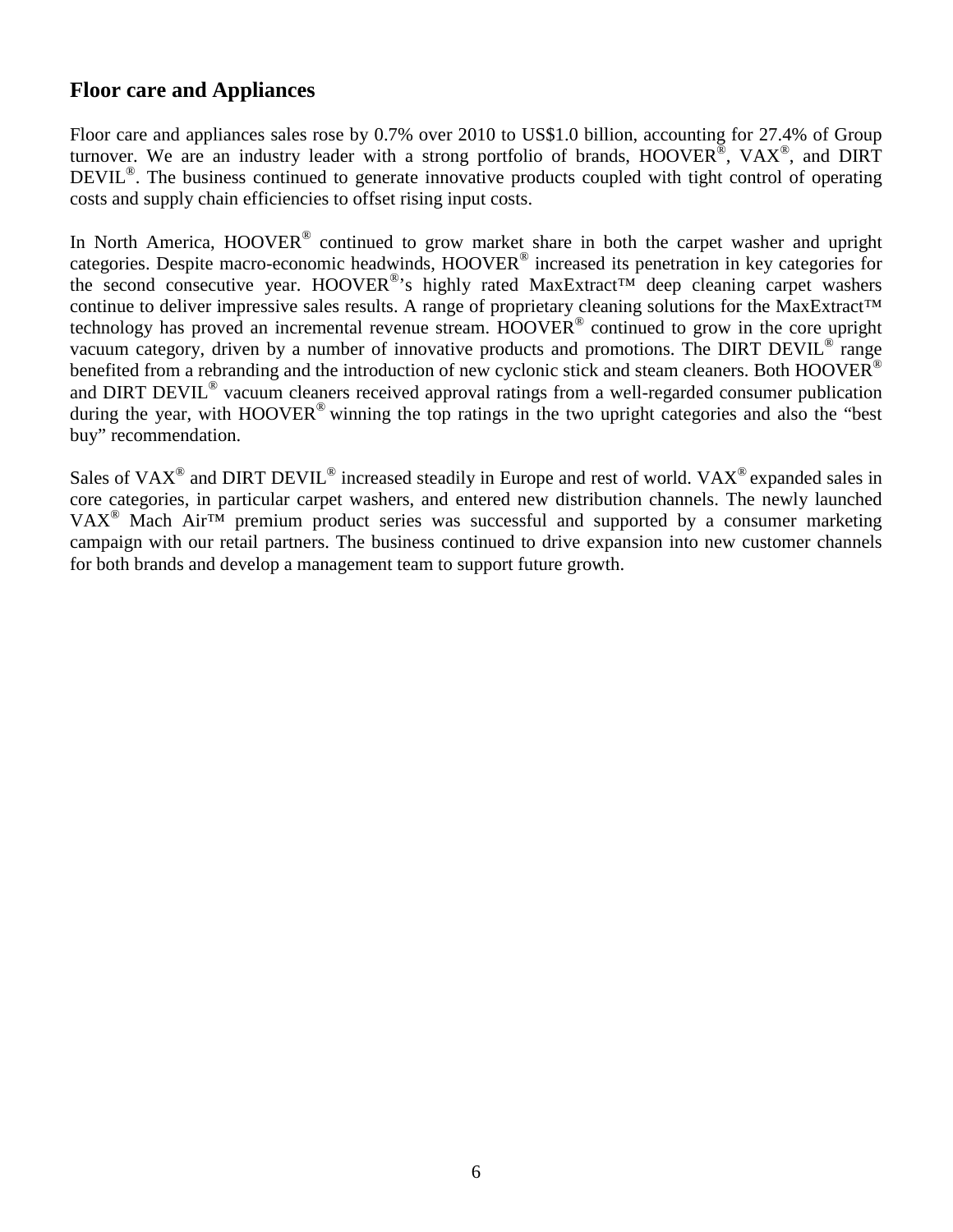# **FINANCIAL REVIEW**

## **FINANCIAL RESULTS**

### *Result Analysis*

The Group's turnover for the year amounted to US\$3.7 billion, an increase of 8.4% as compared to the US\$3.4 billion reported in 2010. Profit attributable to Owners of the Company amounted to US\$151 million as compared to US\$95 million reported in 2010. Basic earnings per share for the year improved to US9.39 cents as compared to US5.93 cents in 2010.

EBITDA amounted to US\$338 million, an increase of 20.5% as compared to US\$280 million reported in 2010.

EBIT amounted to US\$218 million, an increase of 30.6% as compared to US\$167 million reported in 2010.

### *Gross Margin*

Gross margin improved to 32.6% as compared to 32.2% reported last year. The margin improvement was the result of new product introduction, category expansion, all with higher margin, efficient production in the new PRC facility, effective supply chain management and volume leverage on our economies of scale.

## *Operating Expenses*

Total operating expenses for the year amounted to US\$985 million as compared to US\$911 million reported in 2010. SG&A as a percentage of sales improved by 0.1% to 26.8%.

Investments in product design and development amounted to US\$69 million, representing 1.9% of turnover (2010: 1.9%) reflecting our continuous investment in R&D even in times of economic challenge. With our new innovation centre in full operation in 2012, efficiency and cost effectiveness is expected to be further improved in the coming years.

Net interest expenses for the year amounted to US\$58 million as compared to US\$72 million reported in 2010. Interest coverage, expressed as a multiple of EBITDA to total interest was 5.4 times (2010: 3.8 times).

The effective tax rate, being tax charged for the year to before tax profits was at 5.8%. The Group will continue to leverage its global operations to further improve the overall tax efficiencies.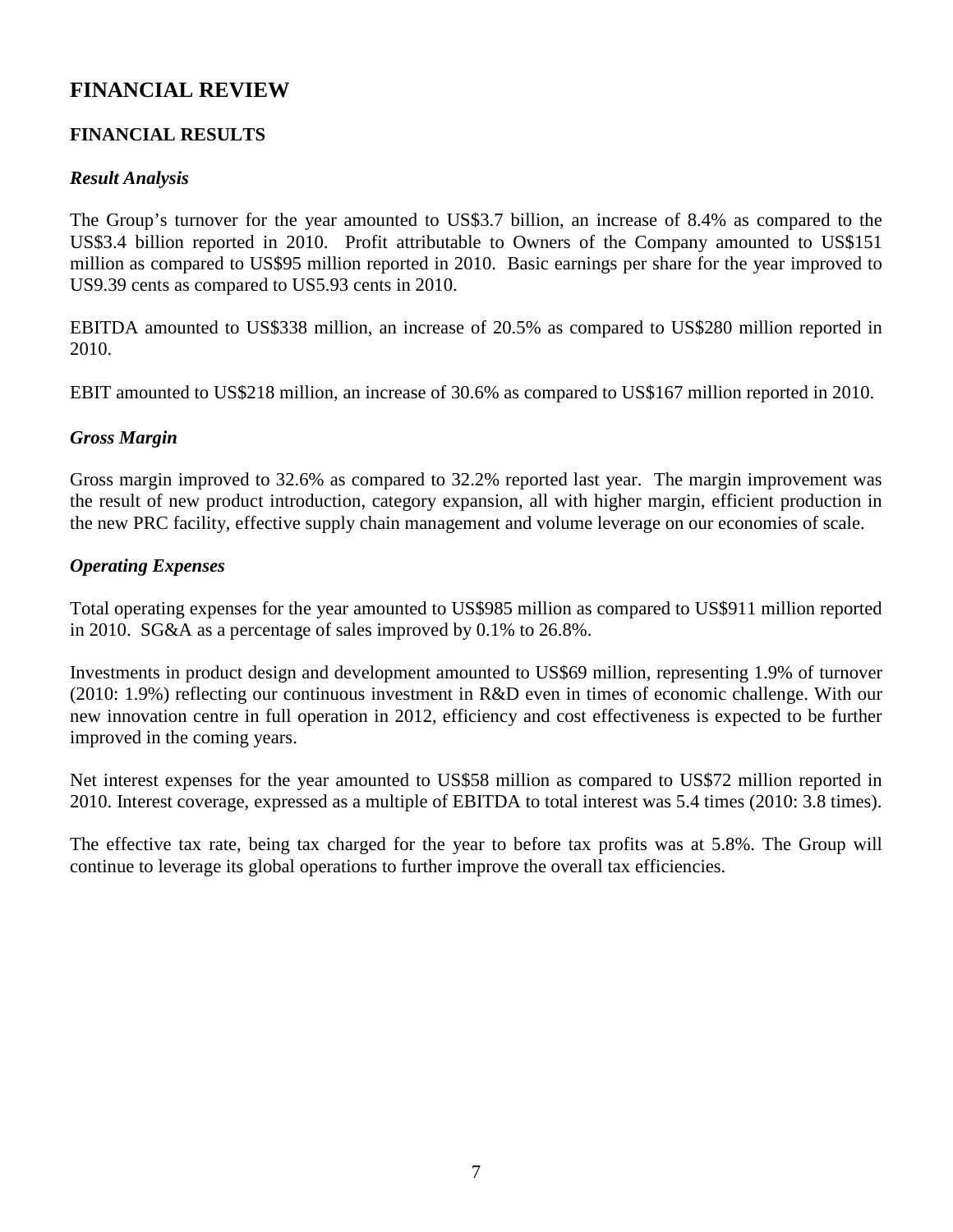## **LIQUIDITY AND FINANCIAL RESOURCES**

## *Shareholders' Funds*

Total shareholders' funds amounted to US\$1.2 billion as compared to US\$1.1 billion in 2010. Book value per share was at US\$0.78 as compared to US\$0.69 as reported last year, an increase of 13.0%.

## *Financial Position*

The Group's net gearing, expressed as a percentage of total net borrowing (excluding bank advance from factored trade receivables which are without recourse in nature) to equity attributable to Owners of the Company, improved to 59.3% as compared to 72.9% last year. One of the Group's primary objectives is to reduce gearing and we remain confident that gearing will improve further after the successful implementation of key initiatives to deliver focused and stringent working capital management.

In January 2012, some of the holders of the Company's convertible bonds converted convertible bonds of US\$40,000,000 into shares of the Company at HK\$5.20 per share for 59,615,384 shares. This will also lower our interest cost in future periods. Gearing on a pro-forma basis immediately improved to approximately 54.4% following the conversion.

## *Bank Borrowings*

Long term borrowings accounted for 33.1% of total debts (44.8% at December 31, 2010).

The Group's major borrowings continued to be in US Dollars and in HK Dollars. Other than the fixed rate notes and the 5-year 8.5% Coupon Convertible Bonds, borrowings are predominantly LIBOR or Hong Kong best lending rates based. There is a natural hedge mechanism in place as the Group's major revenues are in US Dollars and currency exposure therefore is low. Currency, interest rate exposures, and cash management functions are all being closely monitored and managed by the Group's treasury team.

During the year, the Group repaid US\$5.6 million of fixed interest rate notes, refinanced by a new syndicated loan obtained in February 2011. This refinancing arrangement will lower our interest cost in future periods.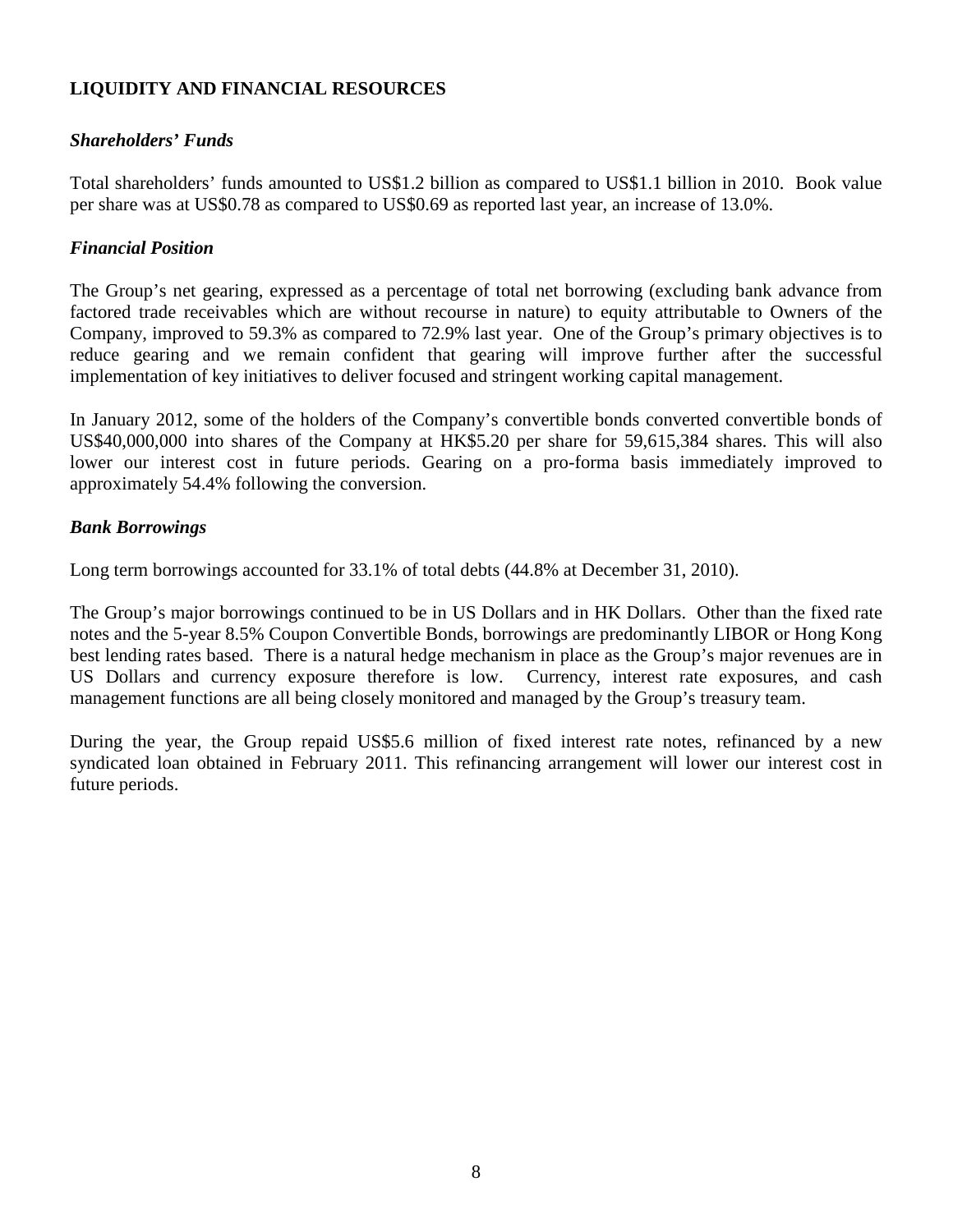# *Working Capital*

Total inventory increased from US\$645 million in 2010 to US\$704 million in 2011. Days inventory was maintained at 70 days. Part of the increase in inventory at year end was a result of pre-build of products before the Chinese New Year in mid-January 2012 to prepare for the sales in early February. The Group will continue to focus in reducing the inventory level and improve inventory turns.

Trade receivable turnover days were at 60 days as compared to 63 days as reported last year. Excluding the gross up of the receivables factored which is without recourse in nature, receivable turnover days were at 53 days as compared to 55 days as reported last year. The Group is comfortable with the quality of the receivables and will continue to exercise due care in managing the credit exposure.

Trade payable days were extended by 10 days from 52 days reported in 2010 to 62 days in 2011.

The Group's current ratio decreased from 1.34 times in 2010 to 1.23 times and the quick ratio also decreased to 0.79 from 0.89 in 2010. The decline was mainly due to the reclassification of convertible bonds from long term to current. Excluding the reclassification of convertible bonds, the current ratio and quick ratio were 1.35 and 0.87 respectively.

Working capital as a percentage of sales was at 18.9% as compared to 21.9% last year.

## *Capital Expenditure*

Total capital expenditures for the year amounted to US\$95 million (2010: US\$93 million) including US\$7 million (2010: US\$2 million) related to the new Asia Industrial Park and Innovation Centre.

## *Capital Commitments and Contingent Liabilities*

As at December 31, 2011, total capital commitments amounted to US\$16 million (2010: US\$14 million) and there were no material contingent liabilities or off balance sheet obligations.

## *Charge*

None of the Group's assets are charged or subject to encumbrance.

## *Major Customers and Suppliers*

For the year ended December 31, 2011

- (i) the Group's largest customer and five largest customers accounted for approximately 37.7% and 51.9% respectively of the Group's total turnover; and
- (ii) the Group's largest supplier and five largest suppliers accounted for approximately 3.6% and 13.2% respectively of the Group's total purchases (not including purchases of items which are of a capital nature).

According to the knowledge of the Directors, none of the Directors, their associates or any shareholders who owned more than 5% of TTI's share capital had any interest in the five largest customers or suppliers of the Group.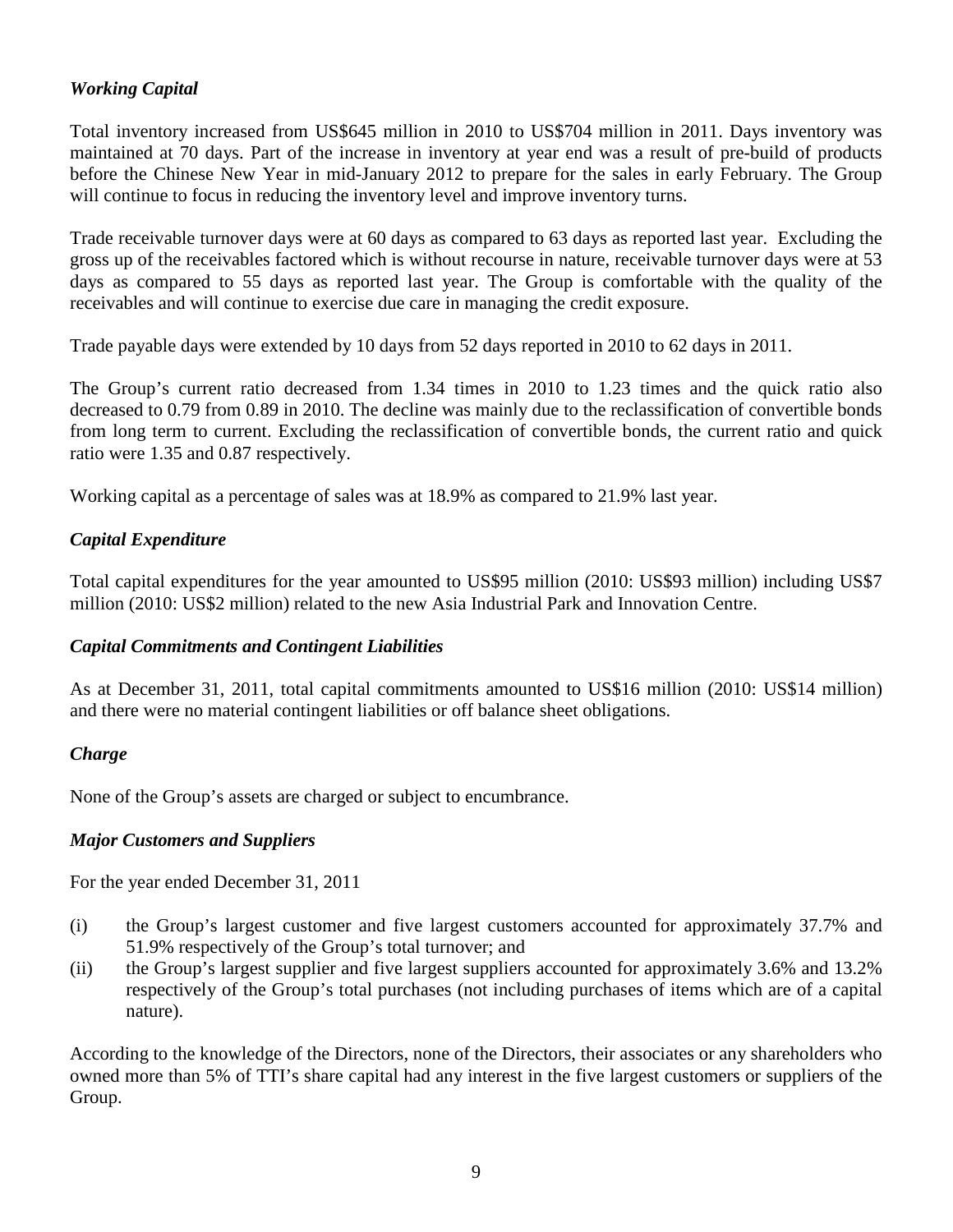### **HUMAN RESOURCES**

The Group employed a total of 17,818 employees (2010: 18,440 employees) in Hong Kong and overseas. Total staff cost for the year under review amounted to US\$495 million (2010: US\$461 million).

The Group regards human capital as vital for the Group's continuous growth and profitability and remains committed to improving the quality, competence and skills of all employees. It provides job-related training and leadership development programs throughout the organization. The Group continues to offer competitive remuneration packages, discretionary share options and bonuses to eligible staff, based on the performance of the Group and the individual employee.

# **REVIEW OF FINANCIAL INFORMATION**

The Audit Committee has reviewed with senior management of the Group and Messrs Deloitte Touche Tohmatsu the accounting principles and practices adopted by the Group and has discussed internal controls and financial reporting matters, including the review of Group's consolidated financial statements for the year ended December 31, 2011. The Board acknowledges its responsibility for the preparation of the accounts of the Group.

# **COMPLIANCE WITH THE CODE ON CORPORATE GOVERNANCE PRACTICES OF THE LISTING RULES**

The Company has complied with all the code provisions of the Code on Corporate Governance Practices set out in Appendix 14 of the Rules Governing the Listing of Securities on The Stock Exchange of Hong Kong Limited (the "Code") throughout the year ended December 31, 2011, except none of the Directors are appointed for a specific term since they are subject to retirement by rotation and re-election in accordance with the Articles of Association of the Company. Under Article 103 of the Articles of Association of the Company, one-third of the Board must retire by rotation at each general meeting of the Company and if eligible, offer themselves for re-election.

Apart from compliance of the code provisions set out in the Code, the Company also voluntarily complied with the recommended best practices set out in the Code in order to achieve and maintain a high standard of corporate governance and strike for the best interests of the Company and shareholders as a whole.

# **COMPLIANCE WITH THE MODEL CODE OF THE LISTING RULES**

The Board has adopted the provisions of the Model Code for Securities Transactions by Directors of Listed Issuers set out in Appendix 10 of the Rules Governing the Listing of Securities on The Stock Exchange of Hong Kong Limited (the "Model Code"). Specific enquiries have been made with all Directors who have confirmed that they have fully complied with the required standards as set out in the Model Code during the year ended December 31, 2011.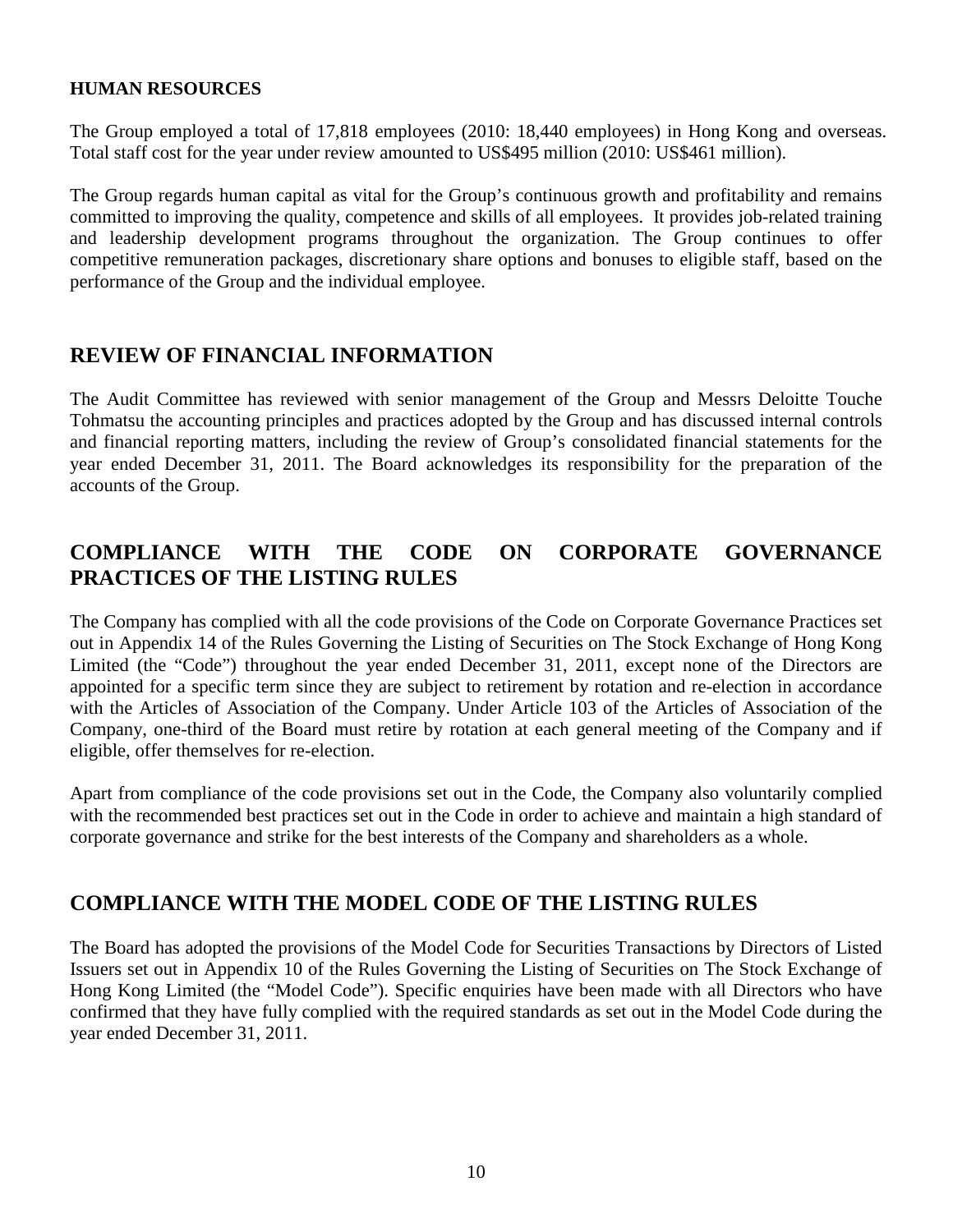# **PURCHASE, SALE OR REDEMPTION OF SHARES**

A total of 5,516,500 ordinary shares of HK\$0.10 each were repurchased by the Company during the year at prices ranging from HK\$4.62 to HK\$6.33 per share. The aggregate amount paid by the Company for such repurchases amounting to US\$3,817,000 was charged to the retained earnings.

The repurchased shares were cancelled and the issued share capital and the capital redemption reserve of the Company was reduced and increased respectively by the par value thereof.

The repurchase of the Company's shares during the year were effected by the Directors pursuant to the mandate from shareholders received at the previous annual general meeting, with a view to benefiting shareholders as a whole by enhancing the net asset value per share and earnings per share of the Company.

Except as disclosed above, neither the Company nor any of its subsidiaries purchased, redeemed or sold any of the Company's listed securities during the year.

# **CLOSURE OF REGISTER OF MEMBERS**

The register of members of the Company will be closed for the following periods:

To ascertain members' eligibility to attend and vote at the 2012 Annual General Meeting, the register of members of the Company will be closed from May 17, 2012 to May 18, 2012, both days inclusive, during which period no transfers of shares will be effected. In order to qualify for attend and vote for the 2012 Annual General Meeting, all transfers accompanied by the relevant share certificates must be lodged with the Company's share registrars, Tricor Secretaries Limited, at 26/F., Tesbury Centre, 28 Queen's Road East, Wanchai, Hong Kong for registration not later than 4:00 p.m. on May 16, 2012.

To ascertain members' entitlement to the final dividend, the register of members of the Company will be closed from May 24, 2012 to May 25, 2012, both days inclusive, during which period no transfers of shares will be effected. In order to qualify for the final dividend, all transfers accompanied by the relevant share certificates must be lodged with the Company's share registrars, Tricor Secretaries Limited, at 26/F., Tesbury Centre, 28 Queen's Road East, Wanchai, Hong Kong for registration not later than 4:00 p.m. on May 23, 2012.

# **ANNUAL GENERAL MEETING**

The annual general meeting of the Company will be held on May 18, 2012 and the notice of the annual general meeting will be published and dispatched to the shareholders of the Company within the prescribed time and in such manner as required under the Rules Governing the Listing of Securities on The Stock Exchange of Hong Kong Limited.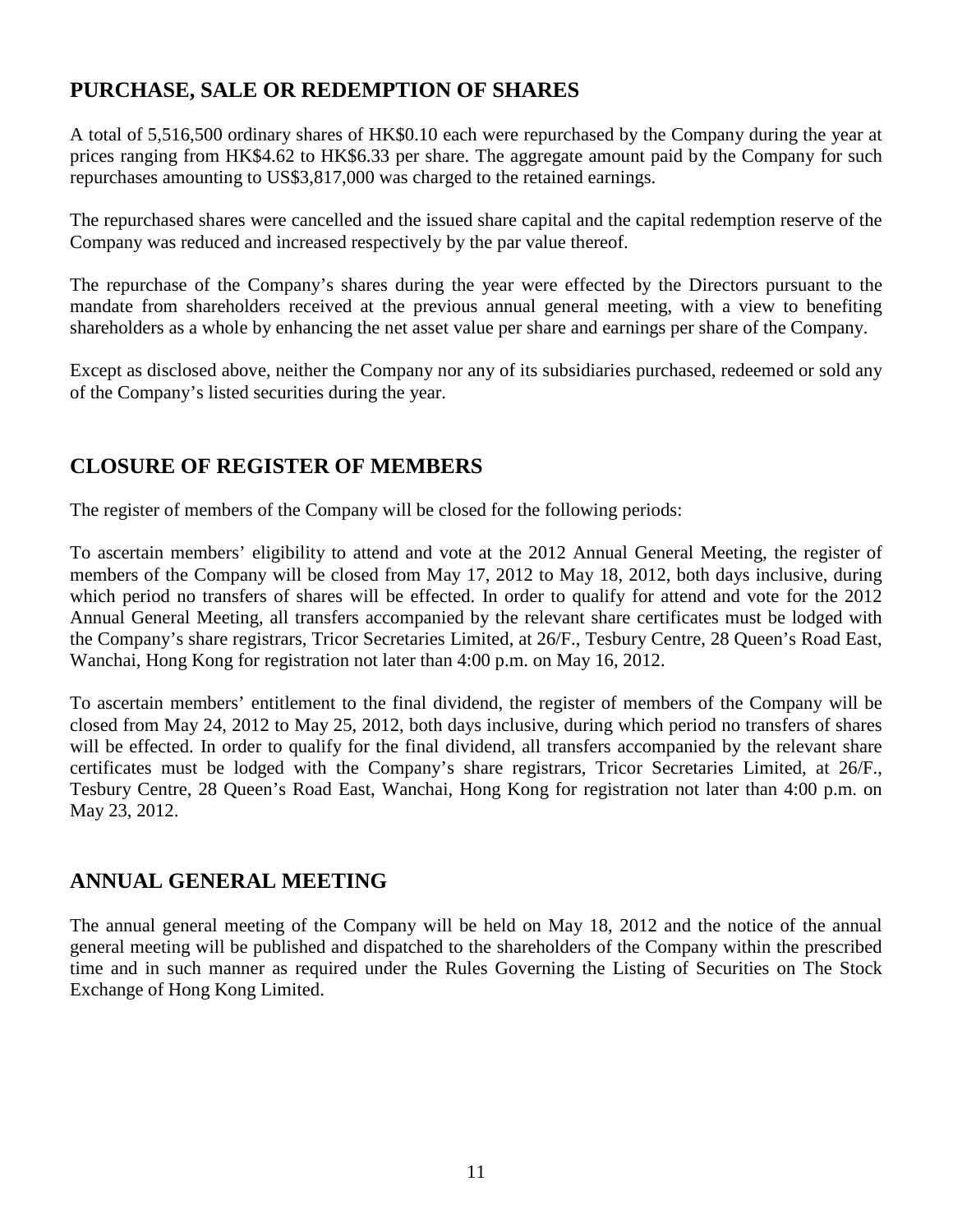# **SEIZING GROWTH OPPORTUNITIES**

TTI has been growing its business, improving profitability, generating free cash flow, and strengthening its balance sheet. We have created a leading position with our global brands portfolio, cost efficient production and stream of innovative products which are facilitating further expansion into new categories and new geographies. Global brands, rapid speed to market of new innovative products, and scale are necessary to achieve market leadership and superior growth. Our proven track record demonstrates that we have solid, executable plans in place to capture enormous growth potential going forward.

# **APPRECIATION**

I wish to extend my appreciation to our many dedicated customers and business partners for their support during the year, to our people for their passion and hard work in turning TTI's vision into the reality of well made, cost effective products, my fellow directors for their sound contribution and to our many shareholders for their commitment.

> By Order of the Board **Horst Julius Pudwill**  Chairman

Hong Kong, March 22, 2012

*As at the date of this announcement, the Board comprises five group Executive Directors, namely Mr Horst Julius Pudwill (Chairman), Mr Joseph Galli Jr (Chief Executive Officer), Mr Patrick Kin Wah Chan, Mr Frank Chi Chung Chan and Mr Stephan Horst Pudwill, two Non-executive Directors, namely Prof Roy Chi Ping Chung BBS JP and Mr Vincent Ting Kau Cheung, and four Independent Non-executive Directors, namely Mr Joel Arthur Schleicher, Mr Christopher Patrick Langley OBE, Mr Manfred Kuhlmann and Mr Peter David Sullivan.* 

*This results announcement is published on the websites of the Company (www.ttigroup.com) and the HKExnews website (www.hkexnews.hk).* 

*All trademarks are intellectual property of their respective owners and are protected under trademark law.* 

*AEG® is a registered trademark and its use is pursuant to a License granted by AB Electrolux (publ).* 

*RYOBI® is a registered trademark and its use is pursuant to a License granted by Ryobi Limited.*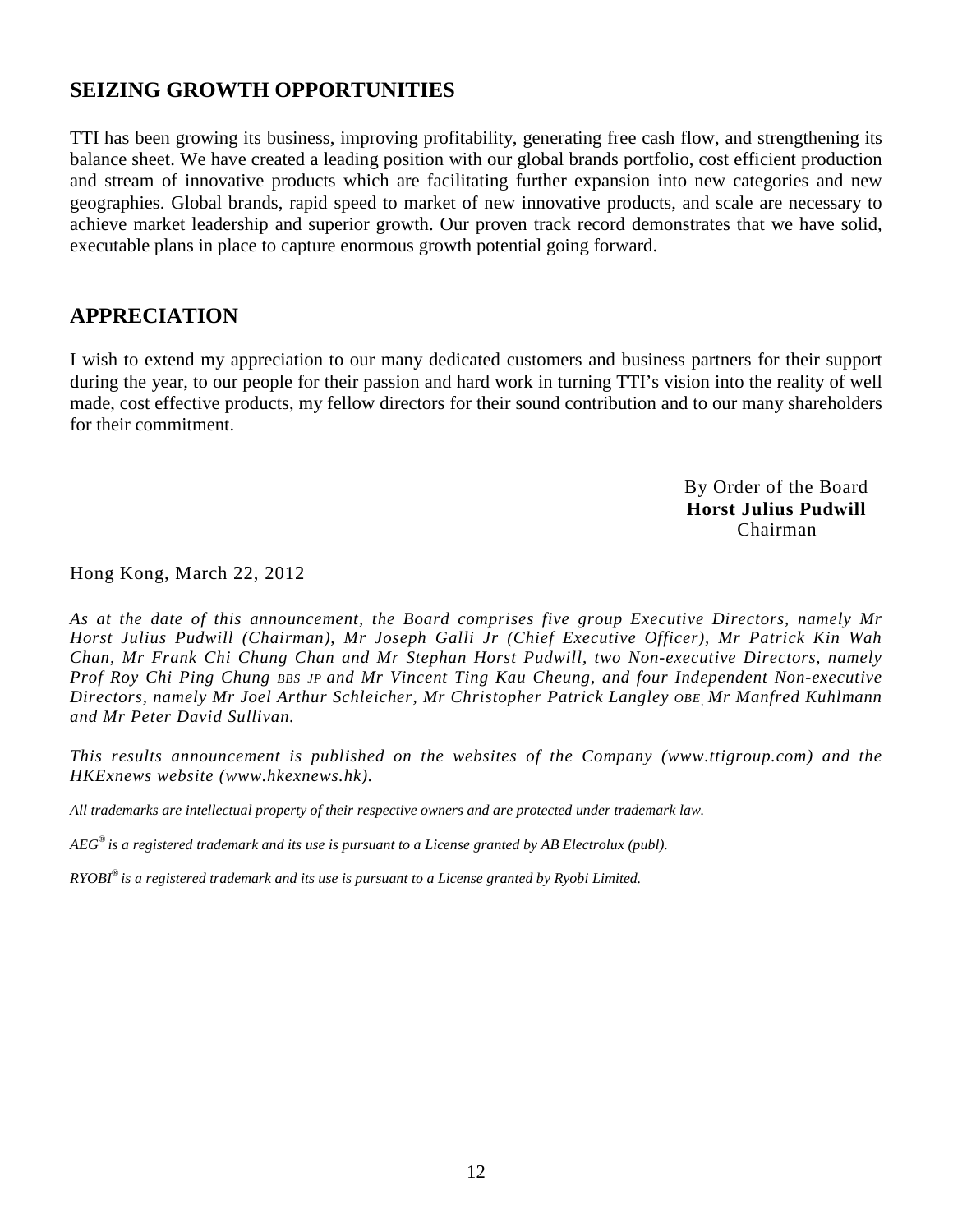# **RESULTS SUMMARY**

# **CONSOLIDATED STATEMENT OF COMPREHENSIVE INCOME**

*For the year ended December 31, 2011* 

|                                             | <b>Notes</b>   | 2011<br><b>US\$'000</b> | 2010<br><b>US\$'000</b> |
|---------------------------------------------|----------------|-------------------------|-------------------------|
| Turnover                                    | $\overline{2}$ | 3,667,058               | 3,382,838               |
| Cost of sales                               |                | (2,473,407)             | (2,293,853)             |
| Gross profit                                |                | 1,193,651               | 1,088,985               |
| Other income                                | $\mathfrak{Z}$ | 9,419                   | 17,078                  |
| Interest income                             |                | 5,055                   | 2,148                   |
| Selling, distribution, advertising and      |                |                         |                         |
| warranty expenses                           |                | (510, 357)              | (480, 733)              |
| Administrative expenses                     |                | (404, 995)              | (366,070)               |
| Research and development costs              |                | (69, 159)               | (64, 608)               |
| Finance costs                               | $\overline{4}$ | (63,093)                | (74, 301)               |
|                                             |                |                         |                         |
| Profit before restructuring costs,          |                |                         |                         |
| share of results of associates and taxation |                | 160,521                 | 122,499                 |
| Restructuring costs                         | 5              |                         | (26, 653)               |
| Share of results of associates              |                | (347)                   | (155)                   |
|                                             |                |                         |                         |
| Profit before taxation                      |                | 160,174                 | 95,691                  |
| Taxation (charge) credit                    | 6              | (9,242)                 | 70                      |
|                                             |                |                         |                         |
| Profit for the year                         | 7              | 150,932                 | 95,761                  |
|                                             |                |                         |                         |
| Other comprehensive income                  |                |                         |                         |
| Exchange differences on translation         |                |                         |                         |
| of foreign operations                       |                | 5,643                   | 1,879                   |
|                                             |                |                         |                         |
| Other comprehensive income for the year     |                | 5,643                   | 1,879                   |
|                                             |                |                         |                         |
| Total comprehensive income for the year     |                | 156,575                 | 97,640                  |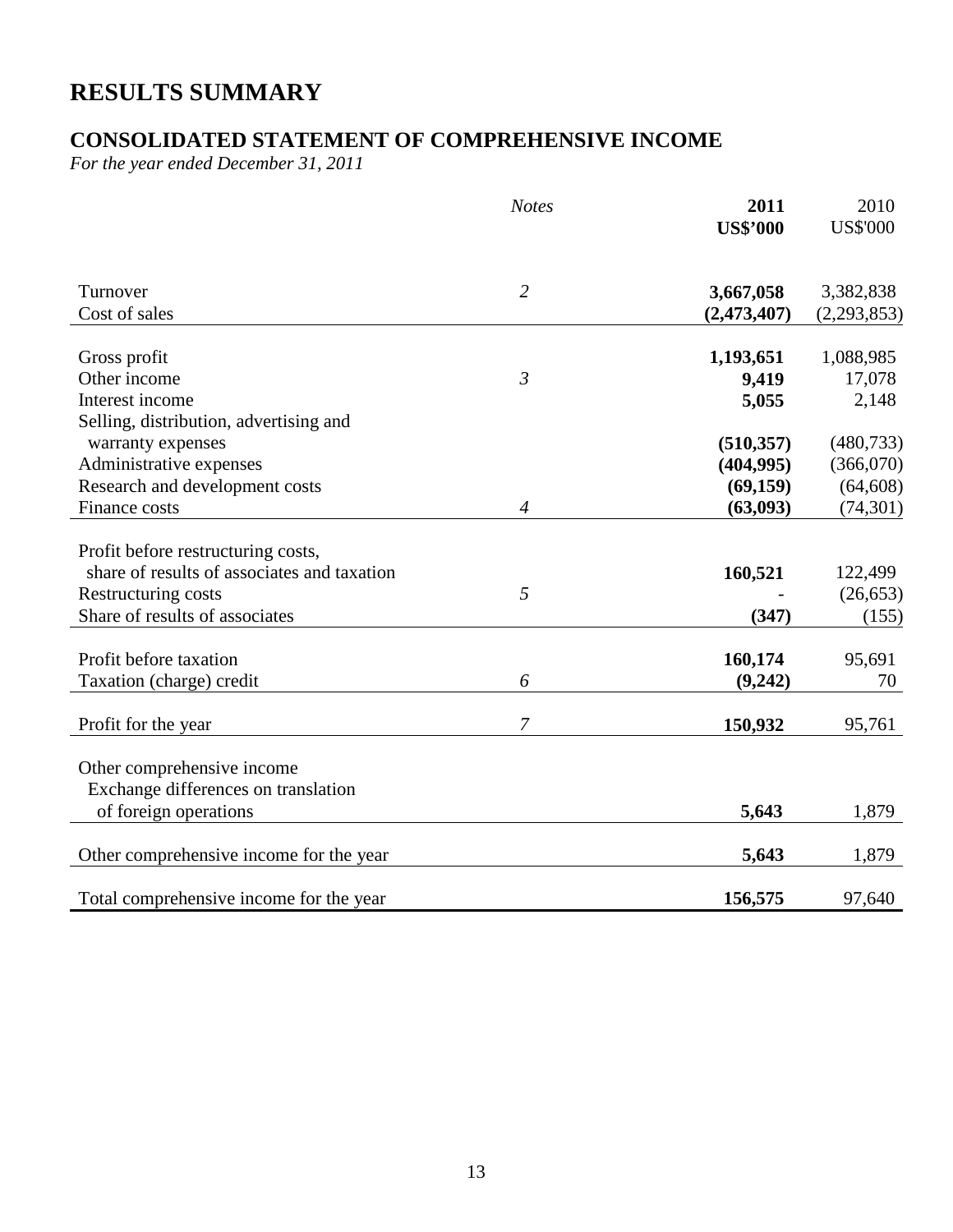|                                             | <b>Notes</b> | 2011            | 2010            |
|---------------------------------------------|--------------|-----------------|-----------------|
|                                             |              | <b>US\$'000</b> | <b>US\$'000</b> |
|                                             |              |                 |                 |
| Profit for the year attributable to:        |              |                 |                 |
| Owners of the Company                       |              | 150,826         | 94,890          |
| Non-controlling interests                   |              | 106             | 871             |
|                                             |              |                 |                 |
|                                             |              | 150,932         | 95,761          |
|                                             |              |                 |                 |
| Total comprehensive income attributable to: |              |                 |                 |
| Owners of the Company                       |              | 156,414         | 96,770          |
| Non-controlling interests                   |              | 161             | 870             |
|                                             |              | 156,575         | 97,640          |
|                                             |              |                 |                 |
| Earnings per share (US cents)               | 8            |                 |                 |
| <b>Basic</b>                                |              | 9.39            | 5.93            |
| Diluted                                     |              | 9.21            | 5.92            |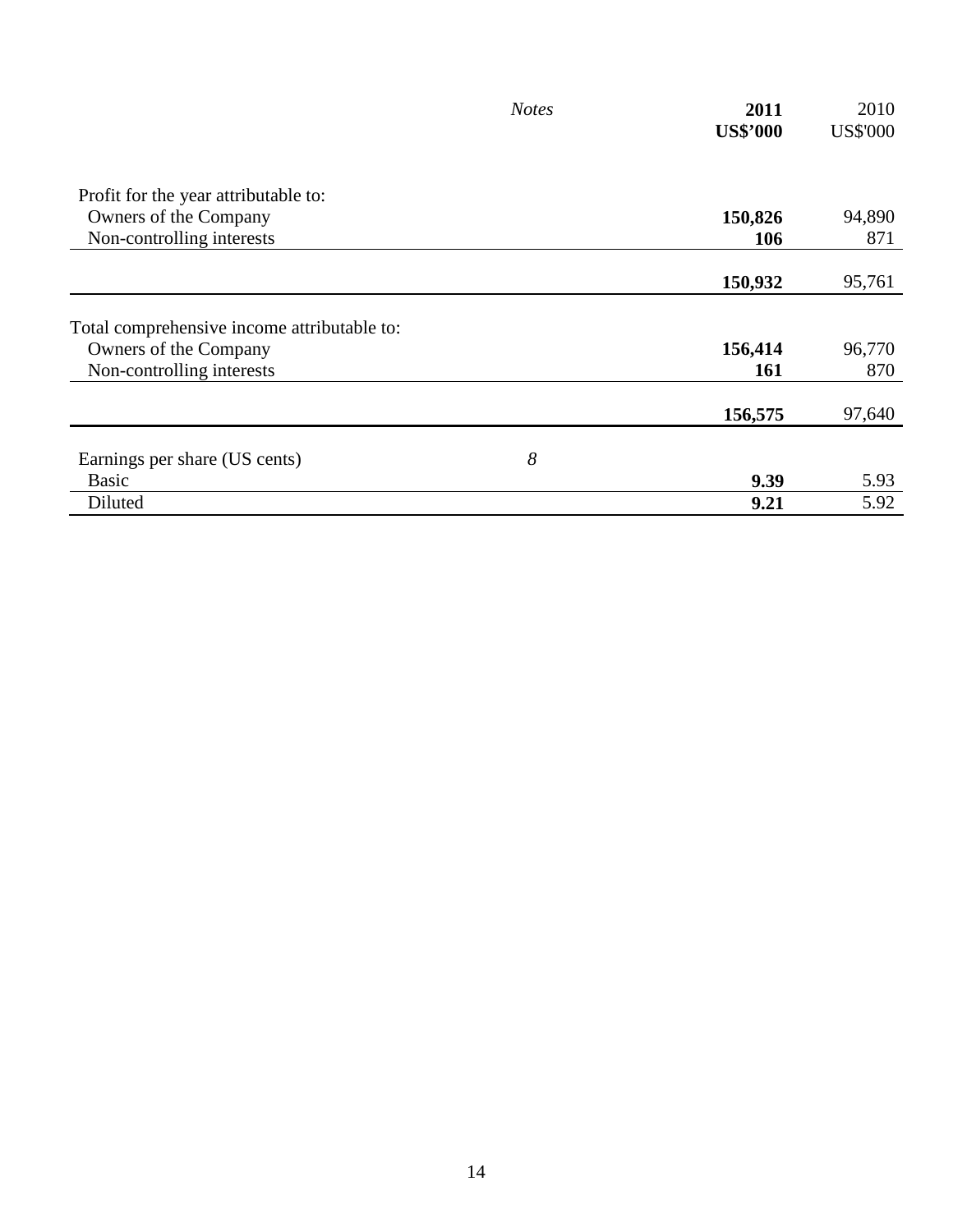# **CONSOLIDATED STATEMENT OF FINANCIAL POSITION**

*As at December 31, 2011* 

|                                                        | <b>Notes</b> | 2011            | 2010            |
|--------------------------------------------------------|--------------|-----------------|-----------------|
|                                                        |              | <b>US\$'000</b> | <b>US\$'000</b> |
|                                                        |              |                 |                 |
| <b>ASSETS</b>                                          |              |                 |                 |
| <b>Non-current assets</b>                              | 9 & 13       | 360,082         | 339,437         |
| Property, plant and equipment<br>Lease prepayments     |              | 36,432          | 35,475          |
| Goodwill                                               |              | 530,856         | 529,884         |
| Intangible assets                                      |              | 371,275         | 353,431         |
| Interests in associates                                |              | 20,165          | 24,062          |
| Available-for-sale investments                         |              | 1,269           | 1,267           |
| Deferred tax assets                                    |              | 73,633          | 68,527          |
|                                                        |              |                 |                 |
|                                                        |              | 1,393,712       | 1,352,083       |
| <b>Current assets</b>                                  |              |                 |                 |
| Inventories                                            |              | 704,419         | 644,510         |
| Trade and other receivables                            | 10           | 673,457         | 617,988         |
| Deposits and prepayments                               |              | 72,897          | 66,915          |
| <b>Bills</b> receivable                                |              | 35,760          | 38,875          |
| Tax recoverable                                        |              | 12,361          | 10,995          |
| Trade receivables from associates                      |              | 205             | 38              |
| Derivative financial instruments                       |              | 8,867           | 10,883          |
| Held-for-trading investments                           |              | 8,288           | 10,732          |
| Bank balances, deposits and cash                       |              | 459,650         | 512,893         |
|                                                        |              |                 |                 |
|                                                        |              | 1,975,904       | 1,913,829       |
| <b>Current liabilities</b>                             |              |                 |                 |
| Trade and other payables                               | 11           | 618,863         | 483,265         |
| Bills payable                                          |              | 42,991          | 55,207          |
| Warranty provision                                     |              | 44,748          | 47,702          |
| Trade payable to an associate                          |              | 4,037           | 4,127           |
| Tax payable                                            |              | 10,937          | 7,578           |
| Derivative financial instruments                       |              | 9,002           | 4,949           |
| Restructuring provision                                |              | 3,743           | 22,981          |
| Obligations under finance leases - due within one year |              | 1,730           | 2,963           |
| Discounted bills with recourse                         |              | 518,897         | 411,095         |
| Unsecured borrowings - due within one year             |              | 194,025         | 361,055         |
| Convertible bonds                                      |              | 134,001         |                 |
| <b>Bank</b> overdrafts                                 |              | 19,972          | 22,350          |
|                                                        |              | 1,602,946       | 1,423,272       |
|                                                        |              |                 |                 |
| Net current assets                                     |              | 372,958         | 490,557         |
| Total assets less current liabilities                  |              | 1,766,670       | 1,842,640       |
|                                                        |              |                 |                 |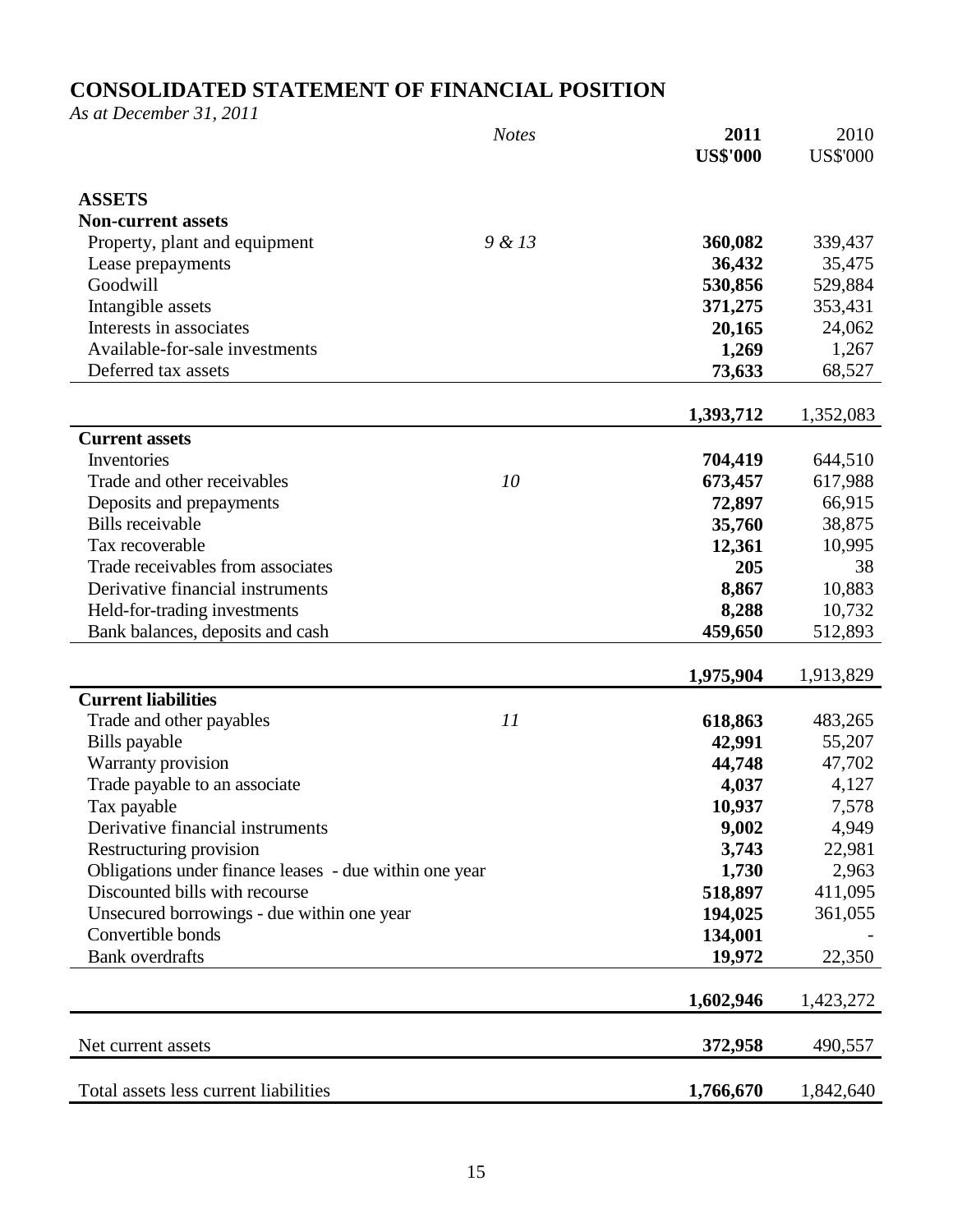|                                                       | <b>Notes</b> | 2011            | 2010            |
|-------------------------------------------------------|--------------|-----------------|-----------------|
|                                                       |              | <b>US\$'000</b> | <b>US\$'000</b> |
|                                                       |              |                 |                 |
| <b>Capital and Reserves</b>                           |              |                 |                 |
| Share capital                                         | 12           | 20,533          | 20,598          |
| Reserves                                              |              | 1,225,043       | 1,094,161       |
|                                                       |              |                 |                 |
| Equity attributable to Owners of the Company          |              | 1,245,576       | 1,114,759       |
| Non-controlling interests                             |              | 8,552           | 14,948          |
|                                                       |              |                 |                 |
| Total equity                                          |              | 1,254,128       | 1,129,707       |
|                                                       |              |                 |                 |
| <b>Non-current Liabilities</b>                        |              |                 |                 |
| Obligations under finance leases - due after one year |              | 4,755           | 5,714           |
| Unsecured borrowings - due after one year             |              | 396,877         | 466,358         |
| Convertible bonds                                     |              |                 | 127,225         |
| Retirement benefit obligations                        |              | 82,937          | 90,694          |
| Deferred tax liabilities                              |              | 27,973          | 22,942          |
|                                                       |              |                 |                 |
|                                                       |              | 512,542         | 712,933         |
|                                                       |              |                 |                 |
| Total equity and non-current liabilities              |              | 1,766,670       | 1,842,640       |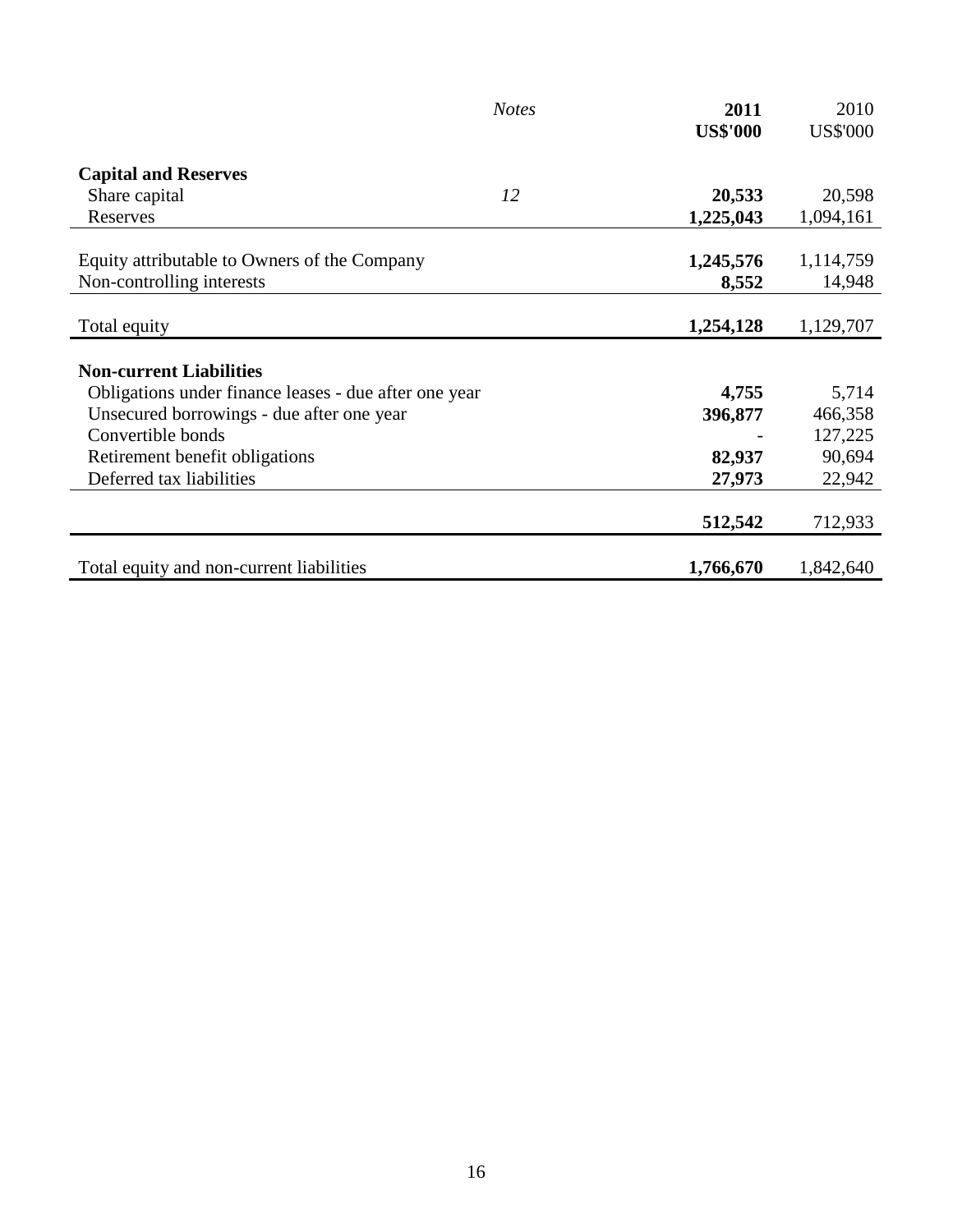# **NOTES TO THE FINANCIAL STATEMENTS**

### **1. Basis of Preparation and Accounting Policies**

The consolidated financial statements have been prepared on the historical cost basis except for certain financial instruments that are measured at fair values, as appropriate.

The consolidated financial statements have been prepared in accordance with Hong Kong Financial Reporting Standards ("HKFRSs").

In the current year, the Group and the Company have applied the following new and revised HKFRSs issued by the Hong Kong Institute of Certified Public Accountants ("HKICPA"):

| Amendments to HKFRSs                | Improvements to HKFRSs issued in 2010                       |
|-------------------------------------|-------------------------------------------------------------|
| HKAS 24 (as revised in 2009)        | <b>Related Party Disclosures</b>                            |
| Amendments to HKAS 32               | <b>Classification of Rights Issues</b>                      |
| Amendments to HK (IFRIC) $-$ Int 14 | Prepayments of a Minimum Funding Requirement                |
| $HK$ (IFRIC) – Int 19               | Extinguishing Financial Liabilities with Equity Instruments |

The application of the new and revised HKFRSs in the current year has had no material impact on the Group's and the Company's financial performance and positions for the current and prior years and/or on the disclosures set out in these consolidated financial statements.

### *New and revised HKFRSs issued but not yet effective*

The Group and the Company have not early applied the following new and revised HKFRSs that have been issued but are not yet effective as at January 1, 2011:

| Amendments to HKFRS 7        | Disclosures – Transfers of Financial Assets <sup>1</sup>           |
|------------------------------|--------------------------------------------------------------------|
|                              | Disclosures – Offsetting Financial Assets and                      |
|                              | Financial Liabilities <sup>2</sup>                                 |
|                              | Mandatory Effective Date of HKFRS 9 and                            |
|                              | Transition Disclosures <sup>3</sup>                                |
| <b>HKFRS 9</b>               | Financial Instruments <sup>3</sup>                                 |
| <b>HKFRS 10</b>              | Consolidated Financial Statements <sup>2</sup>                     |
| HKFRS 11                     | Joint Arrangements <sup>2</sup>                                    |
| <b>HKFRS 12</b>              | Disclosure of Interests in Other Entities <sup>2</sup>             |
| <b>HKFRS 13</b>              | Fair Value Measurement <sup>2</sup>                                |
| Amendments to HKAS 1         | Presentation of Items of Other Comprehensive Income <sup>5</sup>   |
| Amendments to HKAS 12        | Deferred Tax – Recovery of Underlying Assets <sup>4</sup>          |
| HKAS 19 (as revised in 2011) | Employee Benefits <sup>2</sup>                                     |
| HKAS 27 (as revised in 2011) | Separate Financial Statements <sup>2</sup>                         |
| HKAS 28 (as revised in 2011) | Investments in Associates and Joint Ventures <sup>2</sup>          |
| Amendments to HKAS 32        | Offsetting Financial Assets and Financial Liabilities <sup>o</sup> |

<sup>1</sup> Effective for annual periods beginning on or after July 1, 2011

<sup>2</sup> Effective for annual periods beginning on or after January 1, 2013

<sup>3</sup> Effective for annual periods beginning on or after January 1, 2015

- 4 Effective for annual periods beginning on or after January 1, 2012
- <sup>5</sup> Effective for annual periods beginning on or after July 1, 2012

6 Effective for annual periods beginning on or after January 1, 2014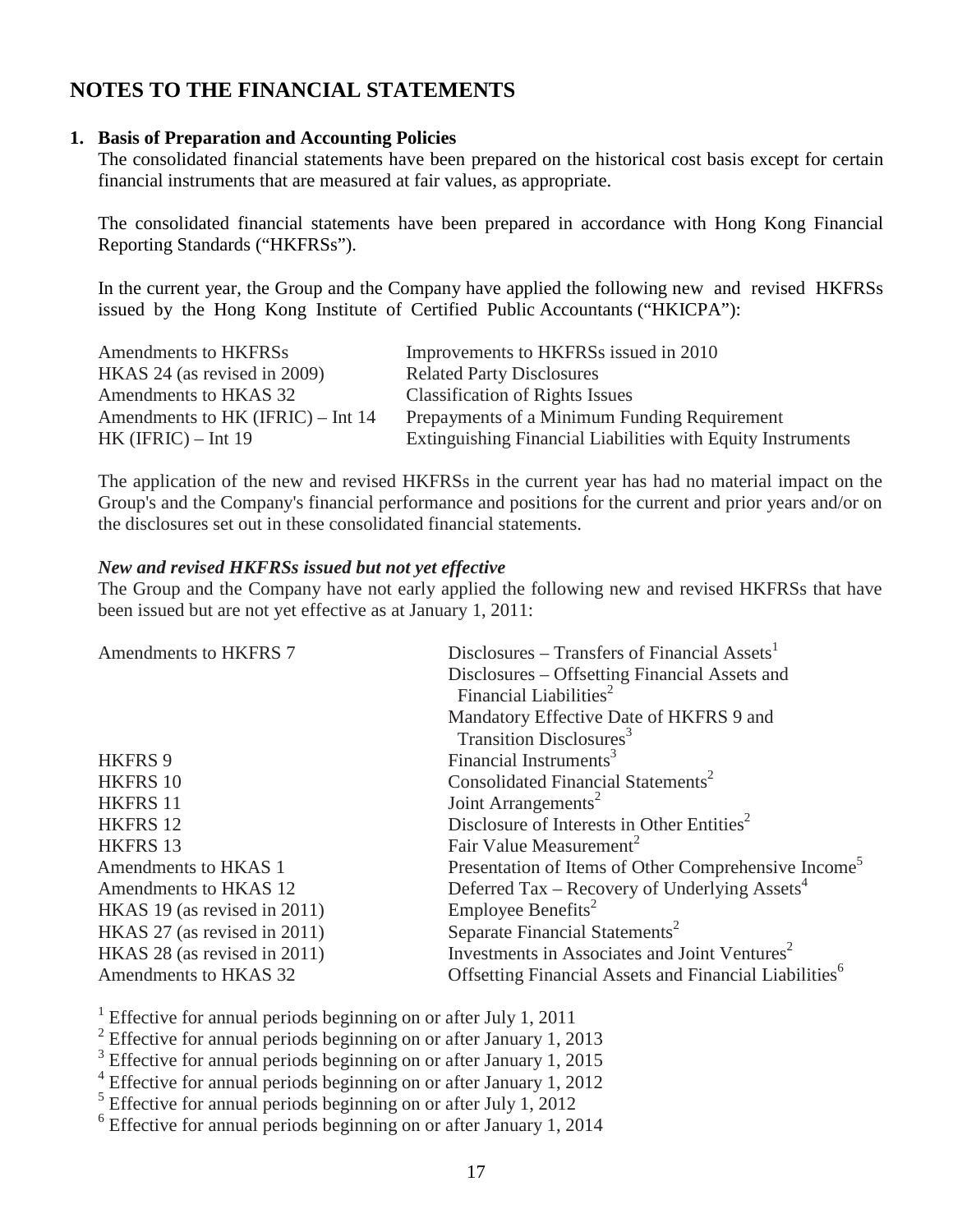## *Amendments to HKFRS 7 Disclosures – Transfers of Financial Assets*

The amendments to HKFRS 7 increase the disclosure requirements for transactions involving transfers of financial assets. These amendments are intended to provide greater transparency around risk exposures when a financial asset is transferred but the transferor retains some level of continuing exposure in the asset. The amendments also require disclosures where transfers of financial assets are not evenly distributed throughout the period.

The directors of the Company anticipate that the application of the amendments to HKFRS 7 will affect the Group's disclosure regarding transfer of financial assets in the future.

## *HKFRS 9 Financial Instruments*

HKFRS 9 issued in 2009 introduces new requirements for the classification and measurement of financial assets. HKFRS 9 amended in 2010 includes the requirements for the classification and measurement of financial liabilities and for derecognition.

Key requirements of HKFRS 9 are described as follows:

• With regards to financial assets, HKFRS 9 requires all recognised financial assets that are within the scope of HKAS 39 Financial Instruments: Recognition and Measurement to be subsequently measured at amortised cost or fair value. Specifically, debt investments that are held within a business model whose objective is to collect the contractual cash flows, and that have contractual cash flows that are solely payments of principal and interest on the principal outstanding, are generally measured at amortised cost at the end of subsequent accounting periods. All other debt investments and equity investments are measured at their fair values at the end of subsequent reporting periods. In addition, under HKFRS 9, entities may make an irrevocable election to present subsequent changes in the fair value of an equity investment (that is not held for trading) in other comprehensive income, with only dividend income generally recognised in profit or loss. The adoption of HKFRS 9 will require the Group's and the Company's available-for-sale investments that are currently measured at cost less impairment to be measured at fair value instead of being measured at cost.

The directors anticipate that the adoption of HKFRS 9 in the future may have an impact on amounts reported in respect of the Group's financial assets. However, it is not practicable to provide a reasonable estimate of that effect until a detailed review has been completed.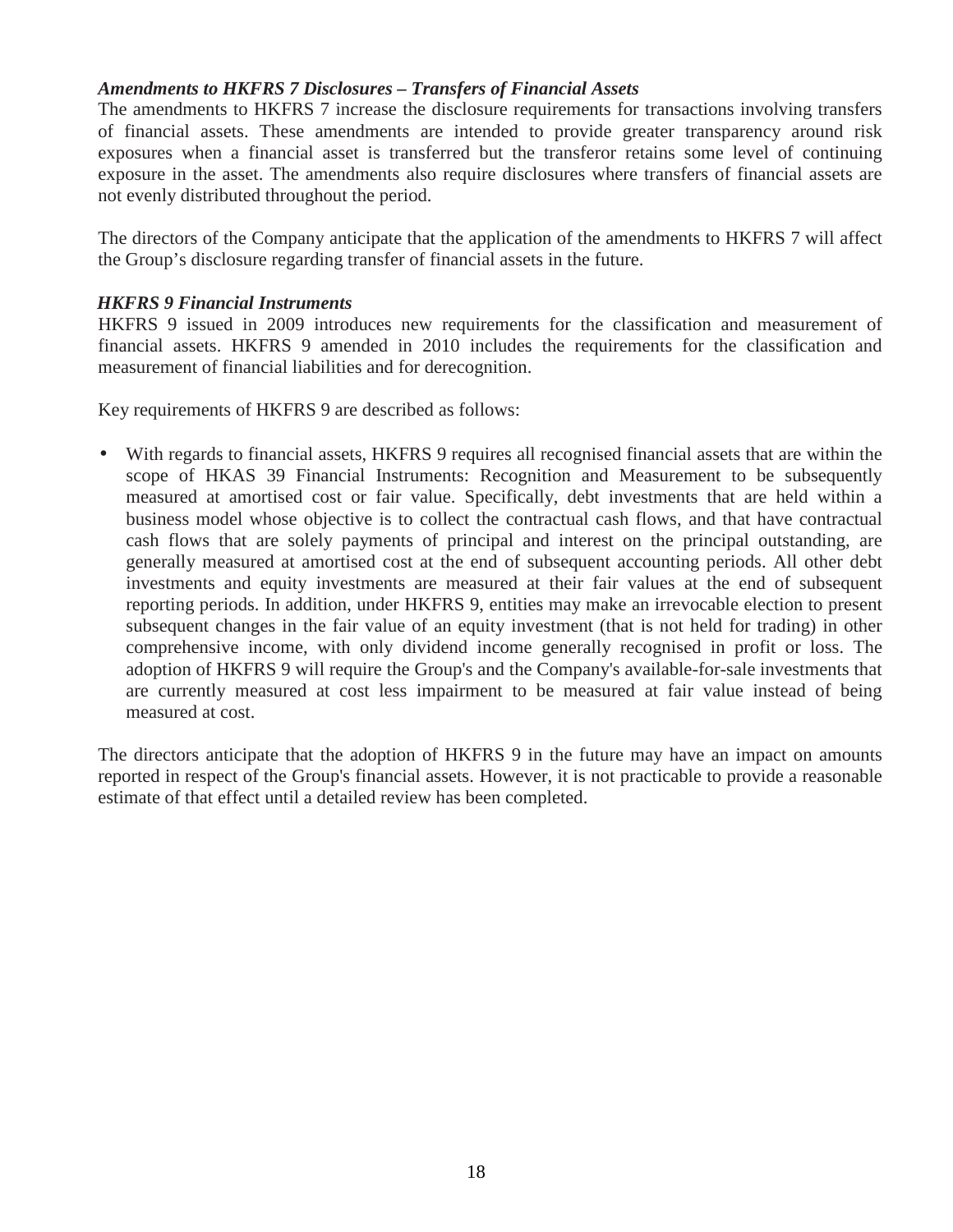### *New and revised Standards on consolidation, joint arrangements, associates and disclosures*

In June 2011, a package of five standards on consolidation, joint arrangements, associates and disclosures was issued, including HKFRS 10, HKFRS 11, HKFRS 12, HKAS 27 (as revised in 2011) and HKAS 28 (as revised in 2011).

Key requirements of these five standards are described below.

HKFRS 10 replaces the parts of HKAS 27 Consolidated and Separate Financial Statements that deal with consolidated financial statements and HK (SIC)-Int 12 Consolidation – Special Purpose Entities. HKFRS 10 includes a new definition of control that contains three elements: (a) power over an investee, (b) exposure, or rights, to variable returns from its involvement with the investee, and (c) the ability to use its power over the investee to affect the amount of the investor's returns. Extensive guidance has been added in HKFRS 10 to deal with complex scenarios.

HKFRS 12 is a disclosure standard and is applicable to entities that have interests in subsidiaries, joint arrangements, associates and/or unconsolidated structured entities. In general, the disclosure requirements in HKFRS 12 are more extensive than those in the current standards.

These five standards are effective for annual periods beginning on or after January 1, 2013. Earlier application is permitted provided that all of these five standards are applied early at the same time.

The directors anticipate that these five standards will be adopted in the Group's consolidated financial statements for the annual period beginning January 1, 2013. The directors have not yet performed a detailed analysis of the impact of the application of these Standards and hence have not yet quantified the extent of the impact.

### *HKFRS 13 Fair Value Measurement*

HKFRS 13 establishes a single source of guidance for fair value measurements and disclosures about fair value measurements. The Standard defines fair value, establishes a framework for measuring fair value, and requires disclosures about fair value measurements. The scope of HKFRS 13 is broad; it applies to both financial instrument items and non-financial instrument items for which other HKFRSs require or permit fair value measurements and disclosures about fair value measurements, except in specified circumstances. In general, the disclosure requirements in HKFRS 13 are more extensive than those in the current standards. For example, quantitative and qualitative disclosures based on the threelevel fair value hierarchy currently required for financial instruments only under HKFRS 7 Financial Instruments: Disclosures will be extended by HKFRS 13 to cover all assets and liabilities within its scope.

HKFRS 13 is effective for annual periods beginning on or after January 1, 2013, with earlier application permitted.

The directors anticipate that HKFRS 13 will be adopted in the Group's consolidated financial statements for the annual period beginning January 1, 2013 and that the application of the new Standard may affect the amounts reported in the consolidated financial statements and result in more extensive disclosures in the consolidated financial statements.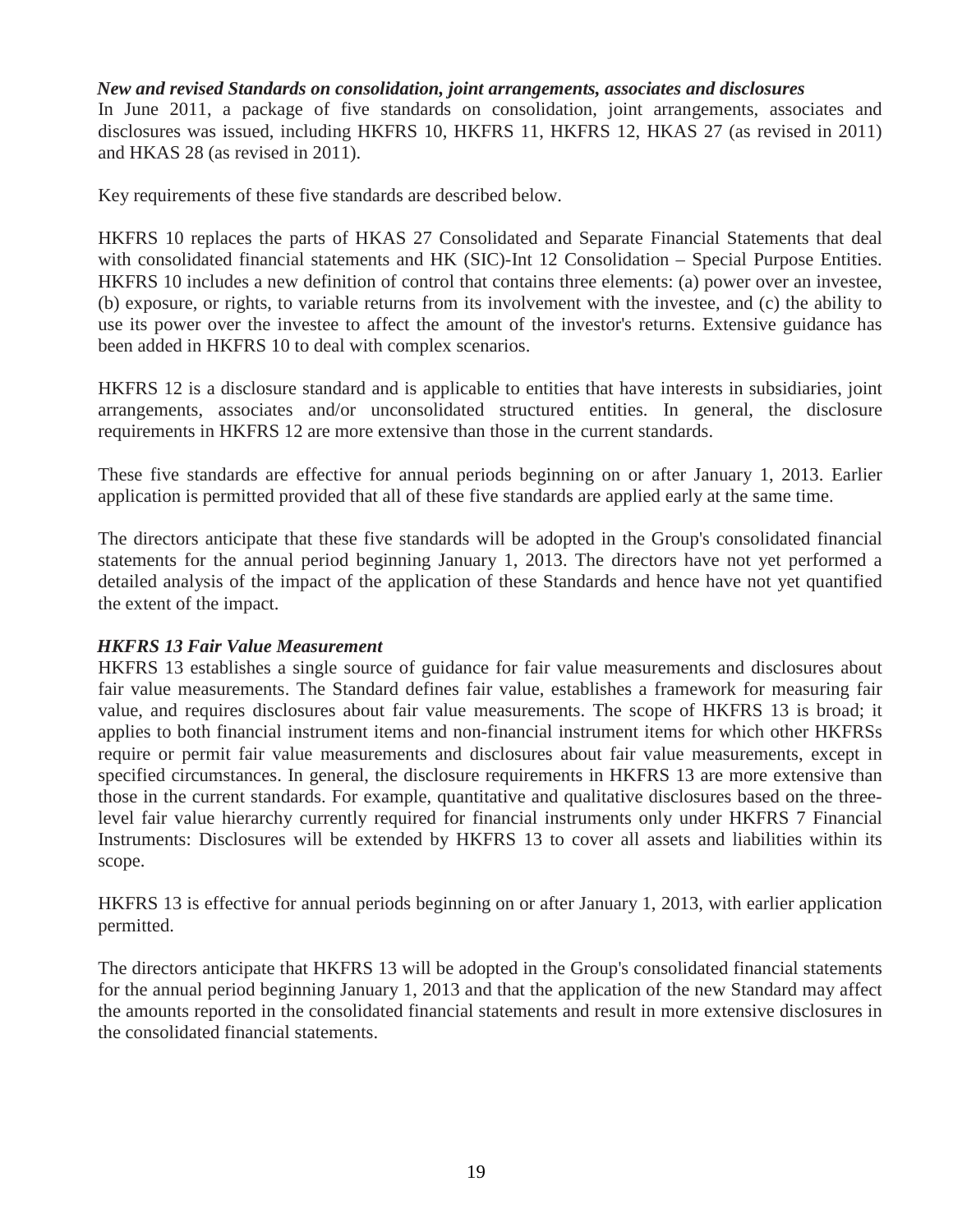## *Amendments to HKAS 1 Presentation of Items of Other Comprehensive Income*

The amendments to HKAS 1 retain the option to present profit or loss and other comprehensive income in either a single statement or in two separate but consecutive statements. However, the amendments to HKAS 1 require additional disclosures to be made in the other comprehensive income section such that items of other comprehensive income are grouped into two categories: (a) items that will not be reclassified subsequently to profit or loss; and (b) items that may be reclassified subsequently to profit or loss when specific conditions are met. Income tax on items of other comprehensive income is required to be allocated on the same basis.

The amendments to HKAS 1 are effective for annual periods beginning on or after July 1, 2012. The presentation of items of other comprehensive income will be modified accordingly when the amendments are applied in the future accounting periods.

## *HKAS 19 (as revised in 2011) Employee Benefits*

The amendments to HKAS 19 change the accounting for defined benefit plans and termination benefits. The most significant change relates to the accounting for changes in defined benefit obligations and plan assets. The amendments require the recognition of changes in defined benefit obligations and in the fair value of plan assets when they occur, and hence eliminate the 'corridor approach' permitted under the previous version of HKAS 19. The amendments require all actuarial gains and losses to be recognised immediately through other comprehensive income in order for the net pension asset or liability recognised in the consolidated statement of financial position to reflect the full value of the plan deficit or surplus.

The amendments to HKAS 19 are effective for annual periods beginning on or after January 1, 2013 and require retrospective application with certain exceptions. The directors anticipate that the amendments to HKAS 19 will be adopted in the Group's consolidated financial statements for the annual period beginning January 1, 2013 and that the application of the amendments to HKAS 19 may have an impact on amounts reported in respect of the Groups' defined benefit plans. However, the Group currently recognises all changes in defined benefit obligations and in the fair value of plan assets in profit or loss when they occur. The directors have not yet performed a detailed analysis of the impact of the application of the amendments and hence have not yet quantified the extent of the impact.

### **2. Segment Information**

Information reported to the executive directors of the Company, being the Chief operating decision maker, for the purposes of resources allocation and assessment of segment performance focuses on the types of goods sold.

The principal categories of goods supplied are "Power Equipment" and "Floor Care and Appliances". The Group's operating segment under HKFRS 8 are as follows:

- 1. Power Equipment sales of power tools, power tool accessories, outdoor products, and outdoor product accessories for consumer, trade, professional and industrial users. The products are available under the MILWAUKEE®, AEG®, RYOBI® and HOMELITE® brand, plus original equipment manufacturer ("OEM") customers.
- 2. Floor Care and Appliances sales of floor care products and floor care accessories under the HOOVER<sup>®</sup>, DIRT DEVIL<sup>®</sup> and VAX<sup>®</sup> brand, plus OEM customers.

Information regarding the above segments is reported below.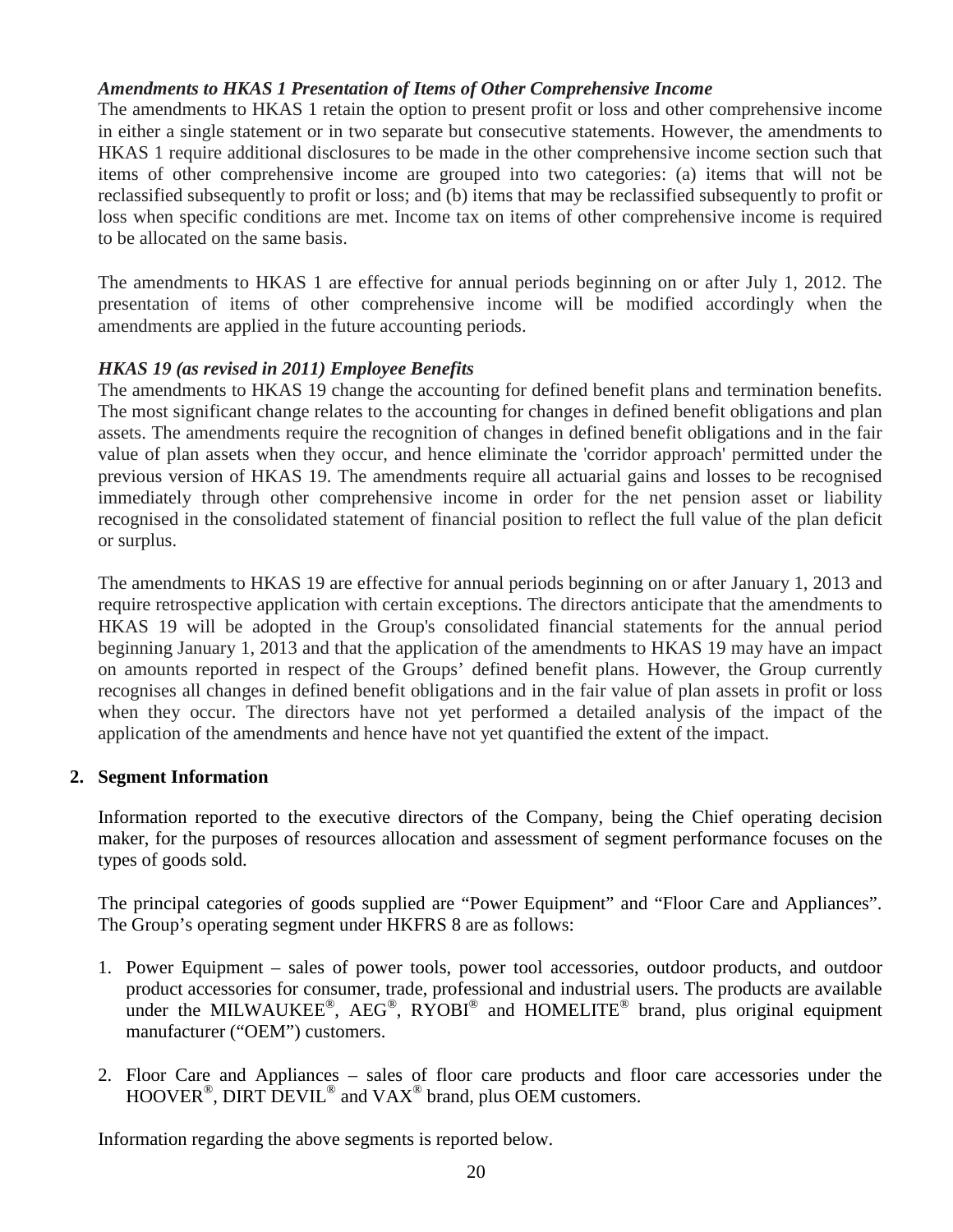### **Segment turnover and results**

The following is an analysis of the Group's turnover and results by reportable and operating segment for the year under review:

For the year ended December 31, 2011

|                         | <b>Power</b><br>Equipment<br><b>US\$'000</b> | <b>Floor Care</b><br>and<br><b>Appliances</b><br><b>US\$'000</b> | <b>Eliminations</b><br><b>US\$'000</b> | <b>Consolidated</b><br><b>US\$'000</b> |
|-------------------------|----------------------------------------------|------------------------------------------------------------------|----------------------------------------|----------------------------------------|
| <b>Segment turnover</b> |                                              |                                                                  |                                        |                                        |
| External sales          | 2,662,739                                    | 1,004,319                                                        | -                                      | 3,667,058                              |
| Inter-segment sales     | 18,314                                       | 4,389                                                            | (22,703)                               |                                        |
| Total segment turnover  | 2,681,053                                    | 1,008,708                                                        | (22,703)                               | 3,667,058                              |

Inter-segment sales are charged at prevailing market rates.

| <b>Result</b>                  |         |        |          |
|--------------------------------|---------|--------|----------|
| Segment results before         |         |        |          |
| restructuring costs            | 188,780 | 34,834 | 223,614  |
| Restructuring costs            |         |        |          |
| Segment results                | 188,780 | 34,834 | 223,614  |
| Finance costs                  |         |        | (63,093) |
| Share of results of associates |         |        | (347)    |
| Profit before taxation         |         |        | 160,174  |
| Taxation charge                |         |        | (9,242)  |
| Profit for the year            |         |        | 150,932  |

Segment profit represents the profit earned by each segment without allocation of the share of results of associates and finance costs. This is the measure reported to the Group's Chief Executive Officer, for the purposes of resource allocation and performance assessment.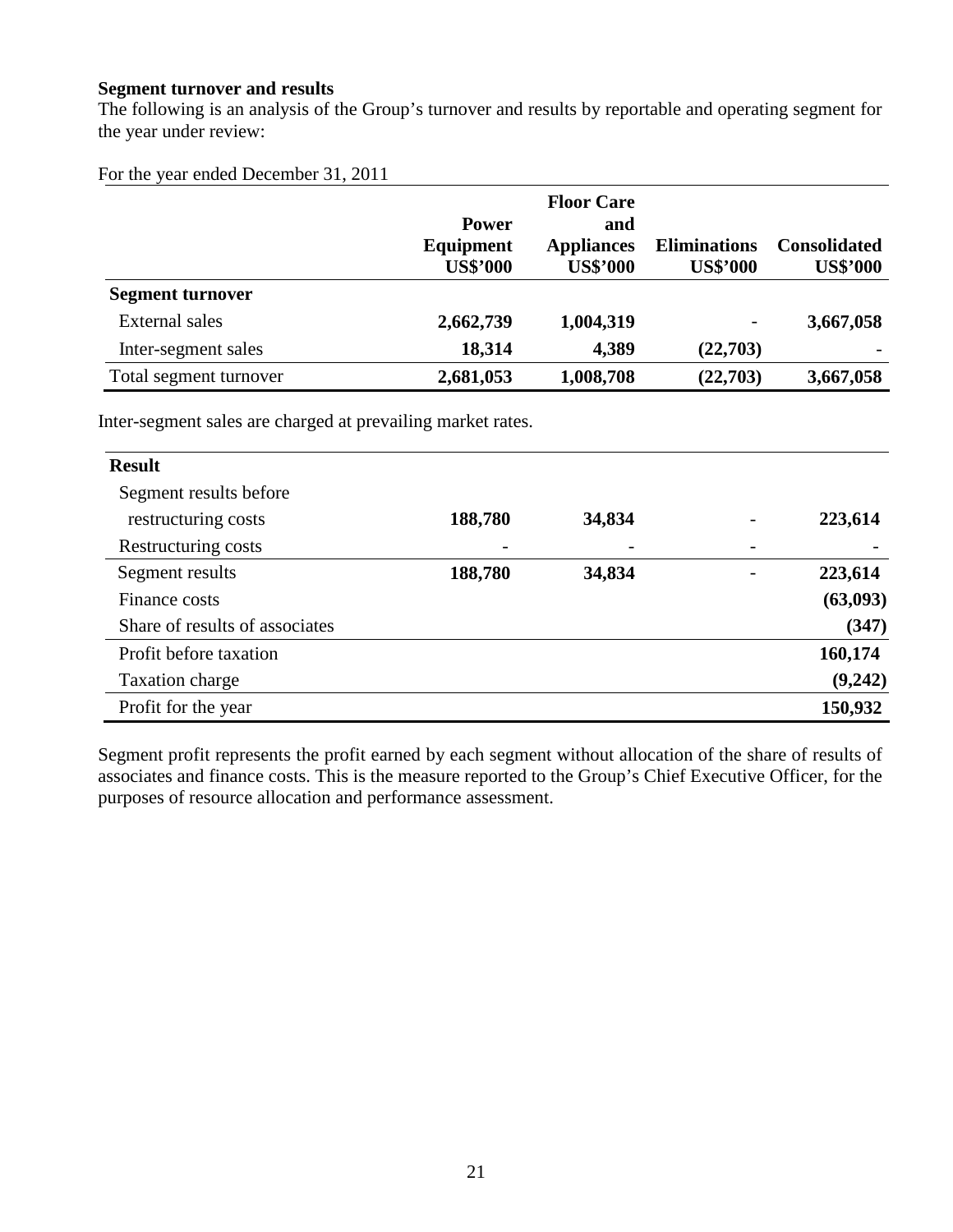# **Segment turnover and results**

For the year ended December 31, 2010

|                         |           | <b>Floor Care</b> |                          |              |
|-------------------------|-----------|-------------------|--------------------------|--------------|
|                         | Power     | and               |                          |              |
|                         | Equipment | Appliances        | Eliminations             | Consolidated |
|                         | US\$'000  | US\$'000          | US\$'000                 | US\$'000     |
| <b>Segment turnover</b> |           |                   |                          |              |
| External sales          | 2,385,590 | 997,248           | $\overline{\phantom{a}}$ | 3,382,838    |
| Inter-segment sales     | 15,382    | 3,593             | (18, 975)                |              |
| Total segment turnover  | 2,400,972 | 1,000,841         | (18, 975)                | 3,382,838    |

Inter-segment sales are charged at prevailing market rates.

| <b>Result</b>                  |           |        |                          |           |
|--------------------------------|-----------|--------|--------------------------|-----------|
| Segment results before         |           |        |                          |           |
| restructuring costs            | 146,797   | 50,003 |                          | 196,800   |
| Restructuring costs            | (26, 653) |        |                          | (26, 653) |
| Segment results                | 120,144   | 50,003 | $\overline{\phantom{a}}$ | 170,147   |
| Finance costs                  |           |        |                          | (74, 301) |
| Share of results of associates |           |        |                          | (155)     |
| Profit before taxation         |           |        |                          | 95,691    |
| <b>Taxation</b> credit         |           |        |                          | 70        |
| Profit for the year            |           |        |                          | 95,761    |

# **Turnover from major products**

The following is an analysis of the Group's turnover from its major products:

|                           | 2011            | 2010      |
|---------------------------|-----------------|-----------|
|                           | <b>US\$'000</b> | US\$'000  |
| Power Equipment           | 2,662,739       | 2,385,590 |
| Floor Care and Appliances | 1,004,319       | 997,248   |
| Total                     | 3,667,058       | 3,382,838 |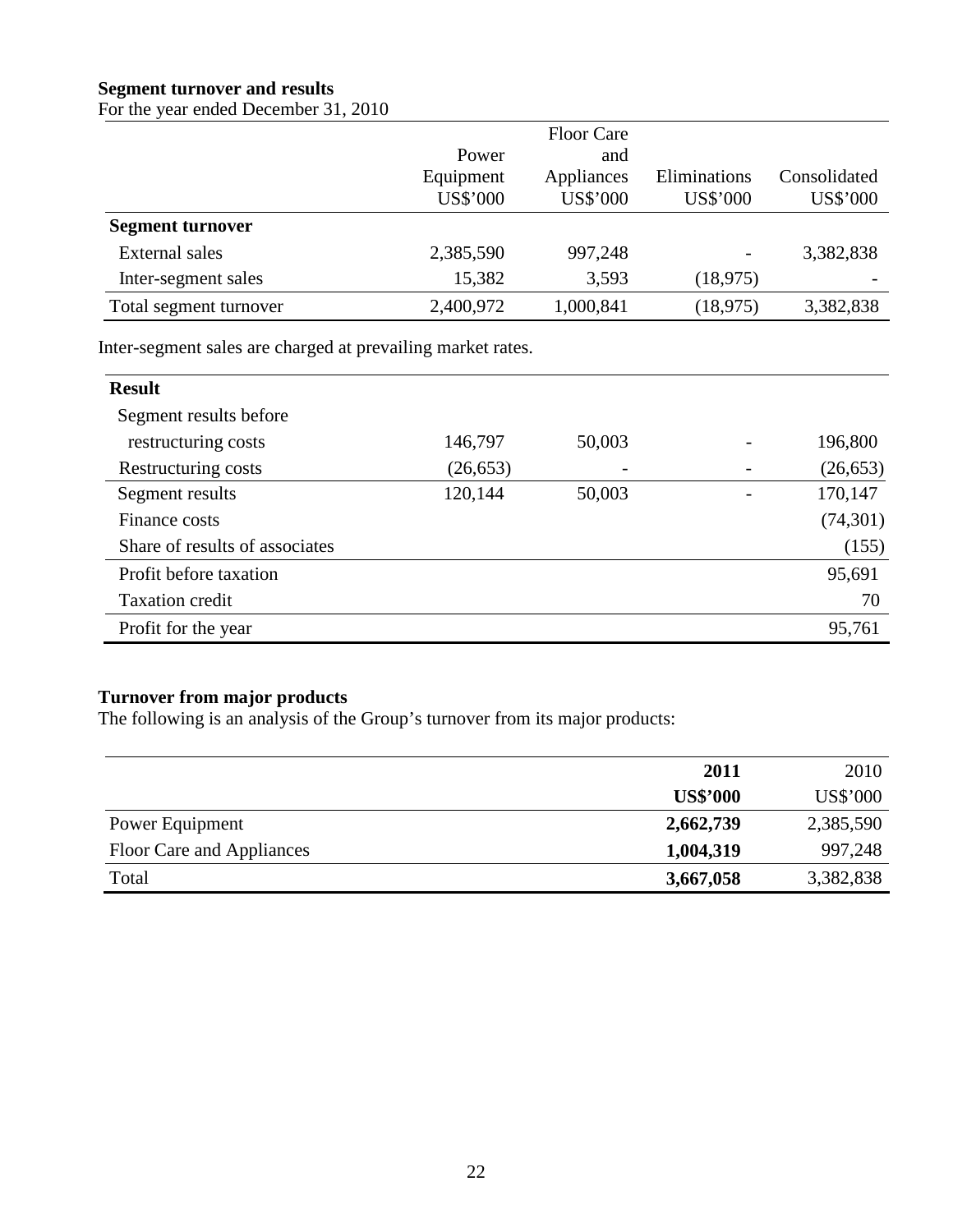### **Geographical information**

The Group's turnover from external customers by geographical location, determined based on the location of the customer by geographical location are detailed below:

|                 | 2011<br><b>US\$'000</b> | 2010<br><b>US\$'000</b> |
|-----------------|-------------------------|-------------------------|
| North America   | 2,648,233               | 2,461,122               |
| Europe          | 763,501                 | 712,998                 |
| Other countries | 255,324                 | 208,718                 |
| Total           | 3,667,058               | 3,382,838               |

#### **Information about major customer**

During the years ended December 31, 2011 and 2010, the Group's largest customer contributed total turnover of US\$1,384,093,000 (2010: US\$1,232,974,000), of which US\$1,345,788,000 (2010: US\$1,196,367,000) was under the Power Equipment segment and US\$38,305,000 (2010: US\$36,607,000) was under the Floor Care and Appliances segment. There is no other customer contributing more than 5% of total turnover.

### **3. Other Income**

Other income in 2011 mainly comprises of the gain on disposal of property, plant and equipment, sales of scrap materials and claims and reimbursements from customers and vendors.

Other income in 2010 mainly comprises of the fair value gain on foreign currency forward contracts, sales of scrap materials, claims and reimbursements from customers and vendors, discount on acquisition taken to income, fair value gain on warrants and the fair value gain on held-for-trading investments.

### **4. Finance Costs**

|                                                                   | 2011            | 2010            |
|-------------------------------------------------------------------|-----------------|-----------------|
|                                                                   | <b>US\$'000</b> | <b>US\$'000</b> |
| Interest on:                                                      |                 |                 |
| Bank borrowings and overdrafts wholly repayable within five years | 27,535          | 33,588          |
| Obligations under finance leases                                  | 585             | 444             |
| Fixed interest rate notes                                         | 16,257          | 22,242          |
| Effective interest expense on convertible bonds                   | 19,059          | 18,155          |
| Total borrowing costs                                             | 63,436          | 74,429          |
| Less: amounts capitalised                                         | (343)           | (128)           |
|                                                                   | 63,093          | 74,301          |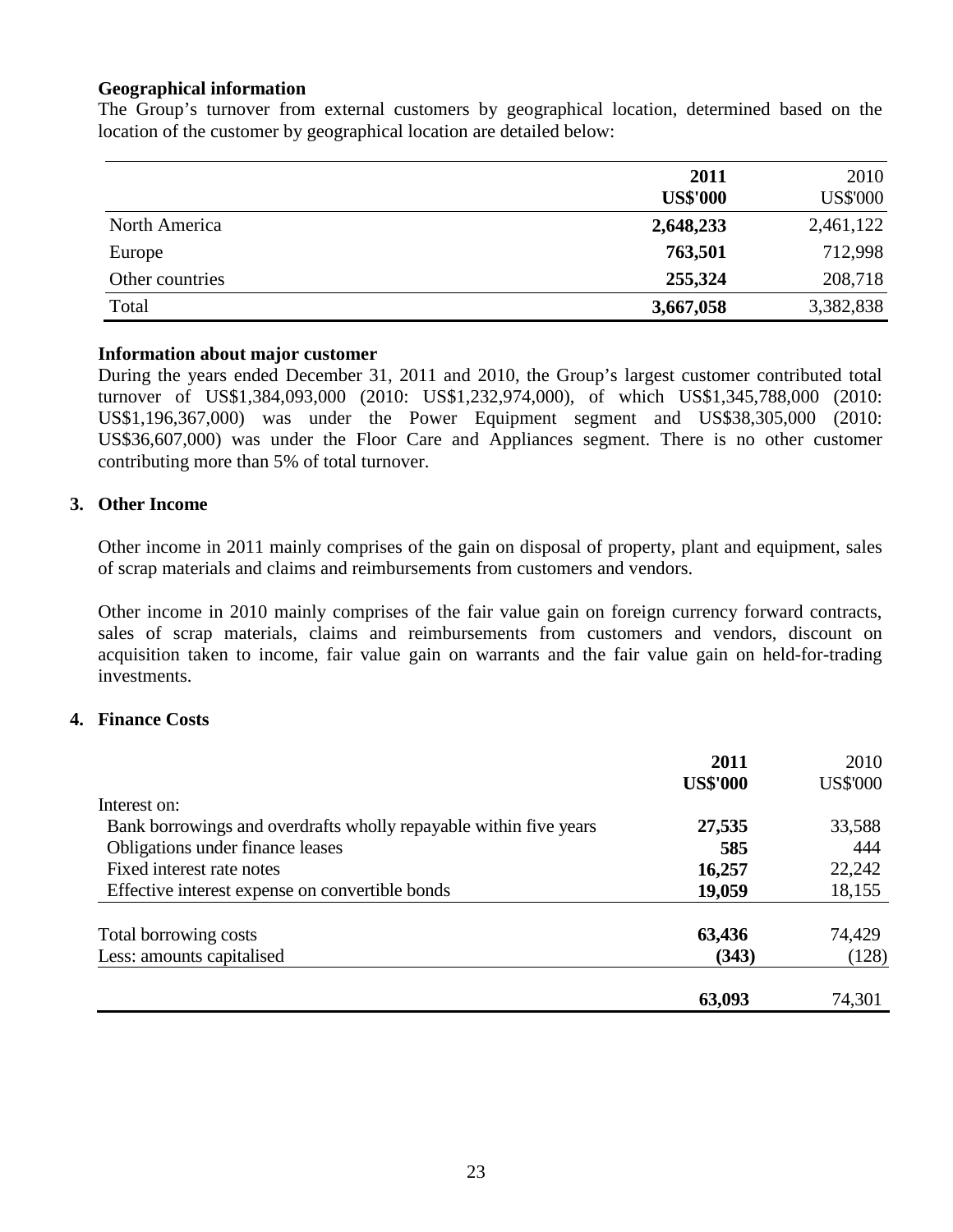## **5. Restructuring Costs**

Restructuring costs in 2010 mainly represent the Group's labor and staff cost provisions related to the relocation of production from Germany to lower cost locations.

### **6. Taxation (Charge) Credit**

|                                          | 2011<br><b>US\$'000</b> | 2010<br><b>US\$'000</b> |
|------------------------------------------|-------------------------|-------------------------|
| The total tax (charge) credit comprises: |                         |                         |
| Hong Kong profits tax                    | (2,715)                 | (2,019)                 |
| Overseas tax                             | (6,123)                 | (18,045)                |
| Deferred tax                             | (404)                   | 20,134                  |
|                                          | (9,242)                 | 70                      |

Hong Kong Profits Tax is calculated at 16.5% of the estimated assessable profit for the year.

Taxation arising in other jurisdictions is calculated at the rates prevailing in the relevant jurisdictions.

## **7. Profit for the Year**

|                                                         | 2011<br><b>US\$'000</b> | 2010<br><b>US\$'000</b> |
|---------------------------------------------------------|-------------------------|-------------------------|
| Profit for the year has been arrived at after charging: |                         |                         |
| Depreciation of property, plant and equipment           | 69,897                  | 70,370                  |
| Amortisation of lease prepayments                       | 765                     | 733                     |
| Amortisation of intangible assets                       | 49,084                  | 42,391                  |
| Staff costs                                             | 427,532                 | 404,030                 |

Staff costs disclosed above do not include an amount of US\$67,434,000 (2010: US\$57,162,000) relating to research and development activities.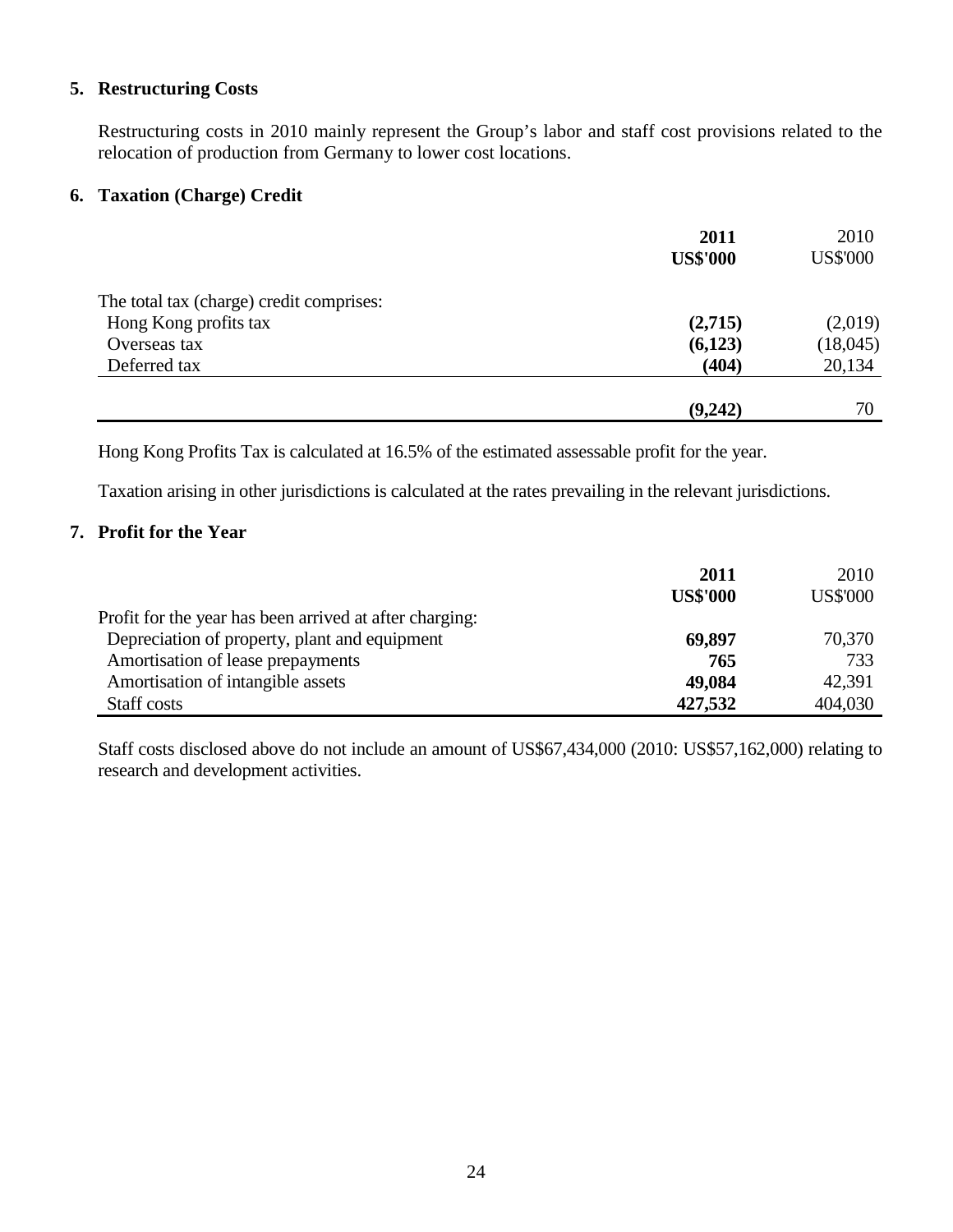## **8. Earnings per Share**

 The calculation of the basic and diluted earnings per share attributable to Owners of the Company is based on the following data:

|                                                                                           | 2011            | 2010            |
|-------------------------------------------------------------------------------------------|-----------------|-----------------|
|                                                                                           | <b>US\$'000</b> | <b>US\$'000</b> |
| Earnings for the purpose of basic and diluted earnings per share:                         |                 |                 |
| Profit for the year attributable to Owners of the Company                                 | 150,826         | 94,890          |
| Effect of dilutive potential ordinary shares:                                             |                 |                 |
| Effective interest on convertible bonds                                                   | 18,040          |                 |
| Earnings for the purpose of diluted earnings per share                                    | 168,866         | 94,890          |
| Weighted average number of ordinary shares for the purpose of<br>basic earnings per share | 1,605,594,626   | 1,601,053,496   |
| Effect of dilutive potential ordinary shares:                                             |                 |                 |
| Share options                                                                             | 3,391,650       | 963,952         |
| Convertible bonds                                                                         | 223,557,000     |                 |
| Weighted average number of ordinary shares for the purpose of                             |                 |                 |
| diluted earnings per share                                                                | 1,832,543,276   | 1,602,017,448   |

 The computation of diluted earnings per share for the year ended December 31, 2010 does not assume the conversion of the Company's convertible bonds since their exercise would result in an increase in earnings per share and does not assume the exercise of certain of the Company's outstanding share options when the exercise price of those options was higher than the average market price for shares for both 2011 and 2010.

### **9. Additions of Property, Plant and Equipment**

 During the year, the Group spent approximately US\$95 million (2010: US\$93 million) on the acquisition of property, plant and equipment.

### **10. Trade and Other Receivables**

The Group has a policy of allowing credit periods ranging from 60 days to 120 days. The aged analysis of trade receivables is as follows:

|                         | 2011            | 2010     |
|-------------------------|-----------------|----------|
|                         | <b>US\$'000</b> | US\$'000 |
| $0$ to 60 days          | 569,695         | 547,718  |
| 61 to 120 days          | 17,145          | 16,212   |
| 121 days or above       | 19,806          | 16,032   |
| Total trade receivables | 606,646         | 579,962  |
| Other receivables       | 66,811          | 38,026   |
|                         | 673,457         | 617,988  |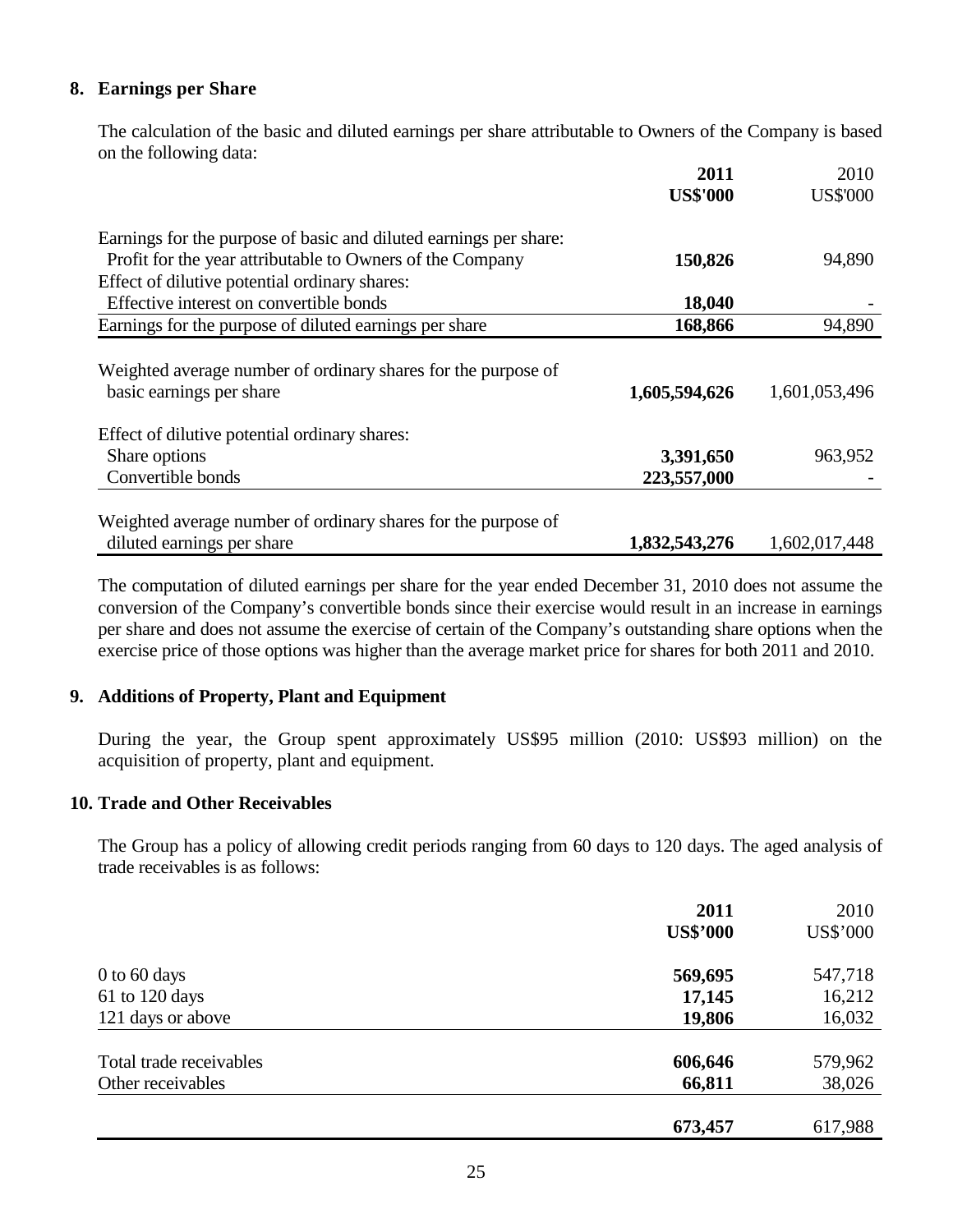# **11. Trade and Other Payables**

The aged analysis of trade payables presented based on the invoice date at the end of the reporting period is as follows:

|                      | 2011            | 2010     |
|----------------------|-----------------|----------|
|                      | <b>US\$'000</b> | US\$'000 |
| $0$ to 60 days       | 259,435         | 216,963  |
| 61 to 120 days       | 93,376          | 52,300   |
| 121 days or above    | 7,048           | 7,655    |
| Total trade payables | 359,859         | 276,918  |
| Other payables       | 259,004         | 206,347  |
|                      | 618,863         | 483,265  |

The credit period on the purchase of goods ranges from 30 days to 120 days (2010: 30 days to 120 days). The Group has financial risk management policies in place to ensure that all payables are settled within the credit time frame.

## **12. Share Capital**

|                                                                                                                                               | 2011<br>Number of<br>shares | 2010<br>Number of<br>shares | 2011<br><b>US\$'000</b> | 2010<br><b>US\$'000</b> |
|-----------------------------------------------------------------------------------------------------------------------------------------------|-----------------------------|-----------------------------|-------------------------|-------------------------|
| Ordinary shares                                                                                                                               |                             |                             |                         |                         |
| Authorised:                                                                                                                                   |                             |                             |                         |                         |
| Shares of HK\$0.10 each                                                                                                                       | 2,400,000,000               | 2,400,000,000               | 30,769                  | 30,769                  |
| Issued and fully paid:<br>At the beginning of the year<br>Issue of shares upon exercise of warrants<br>Issue of shares upon exercise of share | 1,606,625,752               | 1,591,252,152<br>14,903,600 | 20,598                  | 20,401<br>191           |
| options                                                                                                                                       | 455,000                     | 470,000                     | 6                       | 6                       |
| Repurchase of shares                                                                                                                          | (5,516,500)                 |                             | (71)                    |                         |
| At the end of the year                                                                                                                        | 1,601,564,252               | 1,606,625,752               | 20,533                  | 20,598                  |